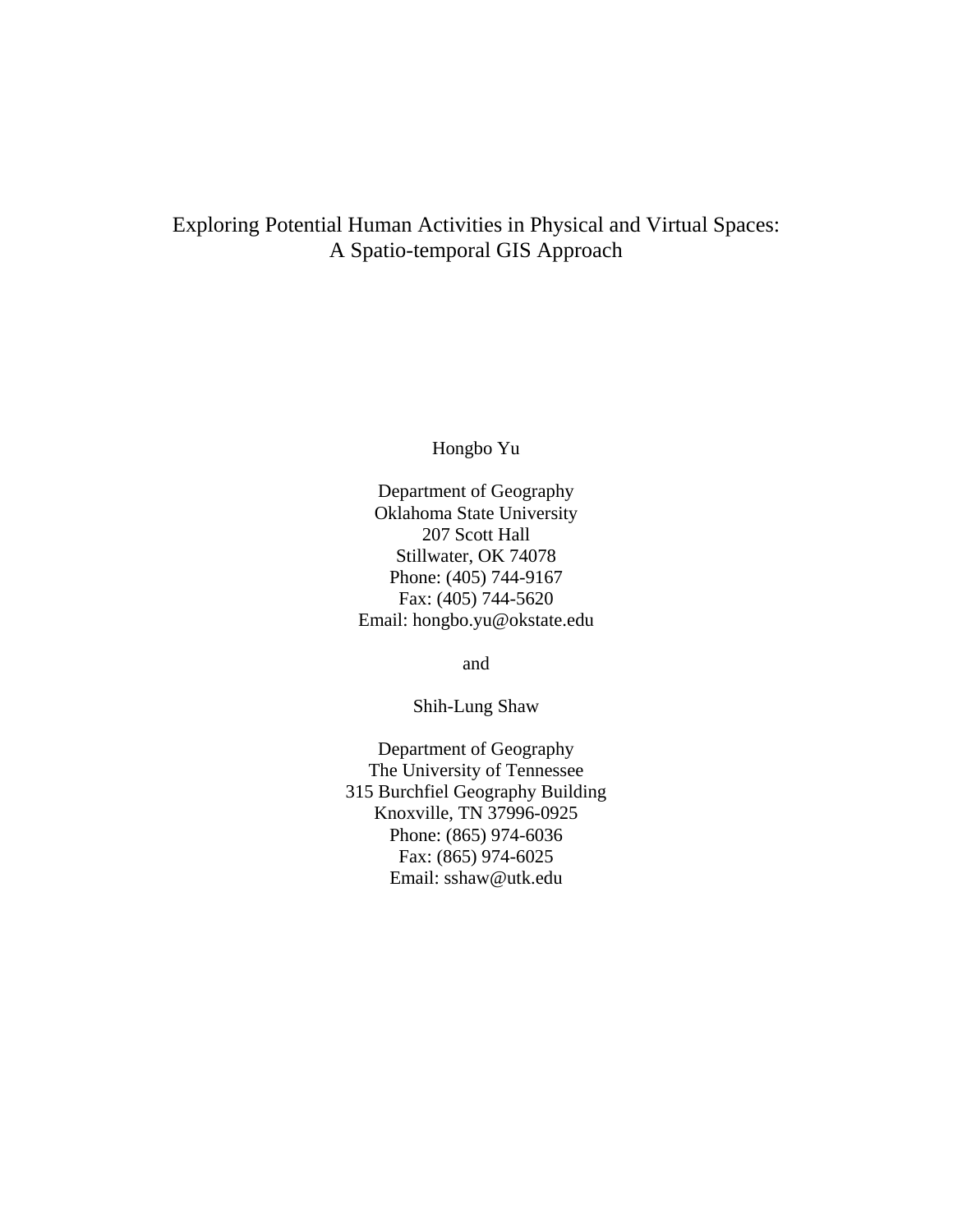## Exploring Potential Human Activities in Physical and Virtual Spaces: A Spatio-temporal GIS Approach

### **Abstract**

Opportunities of potential human activities have extended from physical space to virtual space in today's society. Based on a proposed conceptual framework that models the relationships between physical and virtual spaces, this paper presents an attempt to adjust the space-time prism concept of Hagerstrand's time geography to identify potential activity opportunities in virtual space, focusing on virtual space access channels in physical space. A three-dimensional (3D) spatio-temporal geographic information system (GIS) design is then developed to accommodate the adjusted space-time prism concept and support the effective representation, visualization, and analysis of potential human activities and interactions in physical and virtual spaces using the prism representation. Following the design, a prototype system is successfully implemented in a 3D GIS environment. Such a system will offer powerful analysis tools for studies related to potential human activities and applications such as location-based services (LBS) and accessibility analysis in the information age.

*Keywords*: spatio-temporal GIS, human activity, time geography, adjusted space-time prism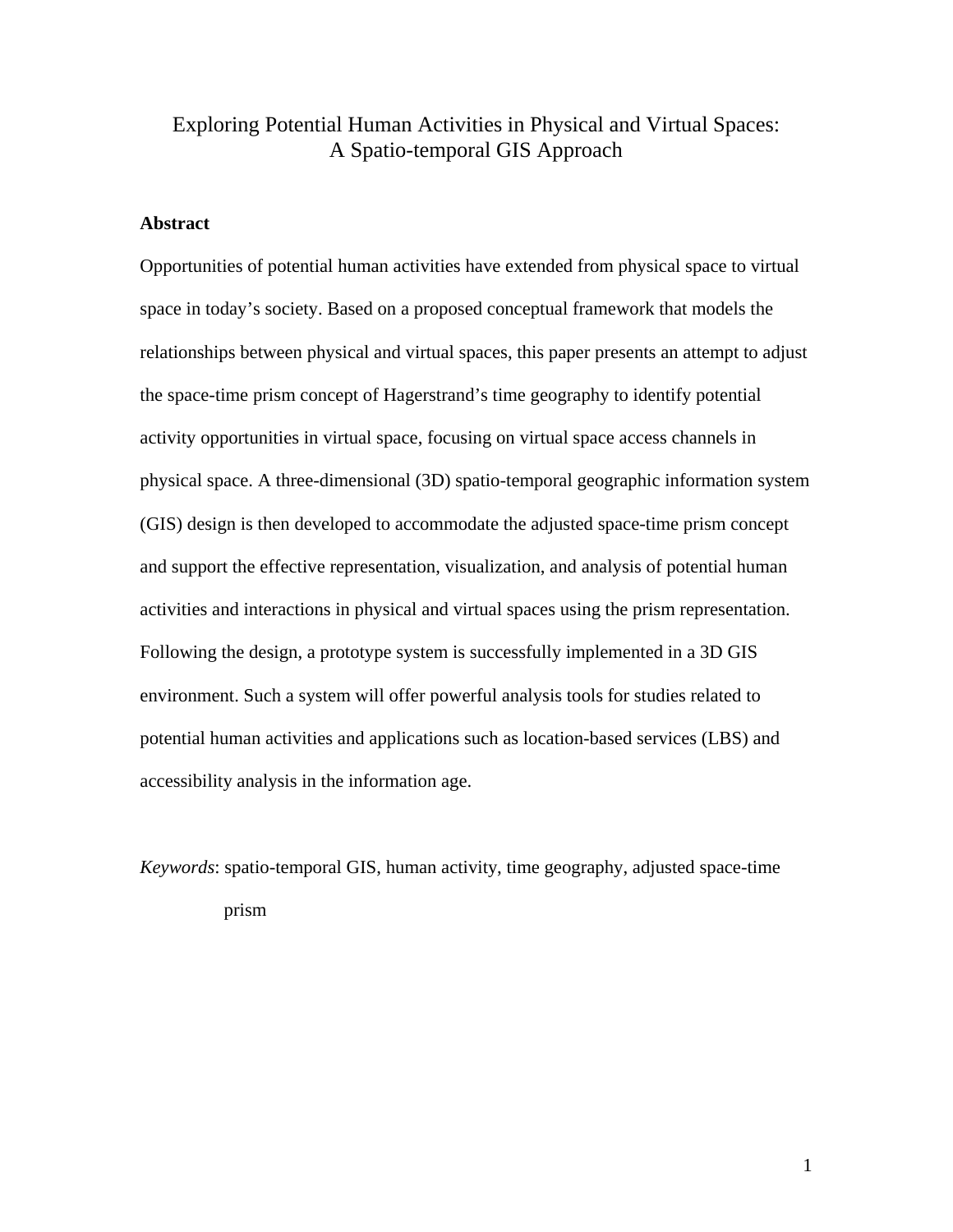### **1. Introduction**

Identifying potential human activities is an important task for a variety of research fields, such as accessibility studies, transportation planning, and location-based services. From a geographic perspective, potential human activities can be defined as available opportunities for an individual to conduct and complete certain tasks within a space and time context. Normally, these opportunities are physically separated from people who need them. Travel, therefore, is required to help people overcome the physical separation and reach the opportunities (Hanson 1995). Both travels and activities take time. As time is a limit resource, more time for travel means less time available for an individual to perform activities. Thus, the performance of human activities is constrained by both space and time. Hägerstrand's (1970) time geography provides a useful framework to investigate human activities with their space-time constraints in an integrated system of space and time. The framework has been adopted in a number of studies related to human activities and their spatio-temporal patterns (see Lenntorp 1976, Carlstein *et al.* 1978, Parkes and Thrift 1980, Carlstein 1982, Ellegård 1999). As one of its major contributions, time geography provides an effective concept, *space-time prism*, to portray potential human activities in physical space. A space-time prism depicts the extent in space and time that is physically accessible to an individual under a set of constraints (Lenntorp 1976). Using this framework, a person's opportunities for potential activities in physical space and time can be delimited by a space-time prism. Furthermore, the opportunities for potential interactions among people can be derived by examining the spatio-temporal relationships among the prisms of the participants (Miller and Shaw 2001).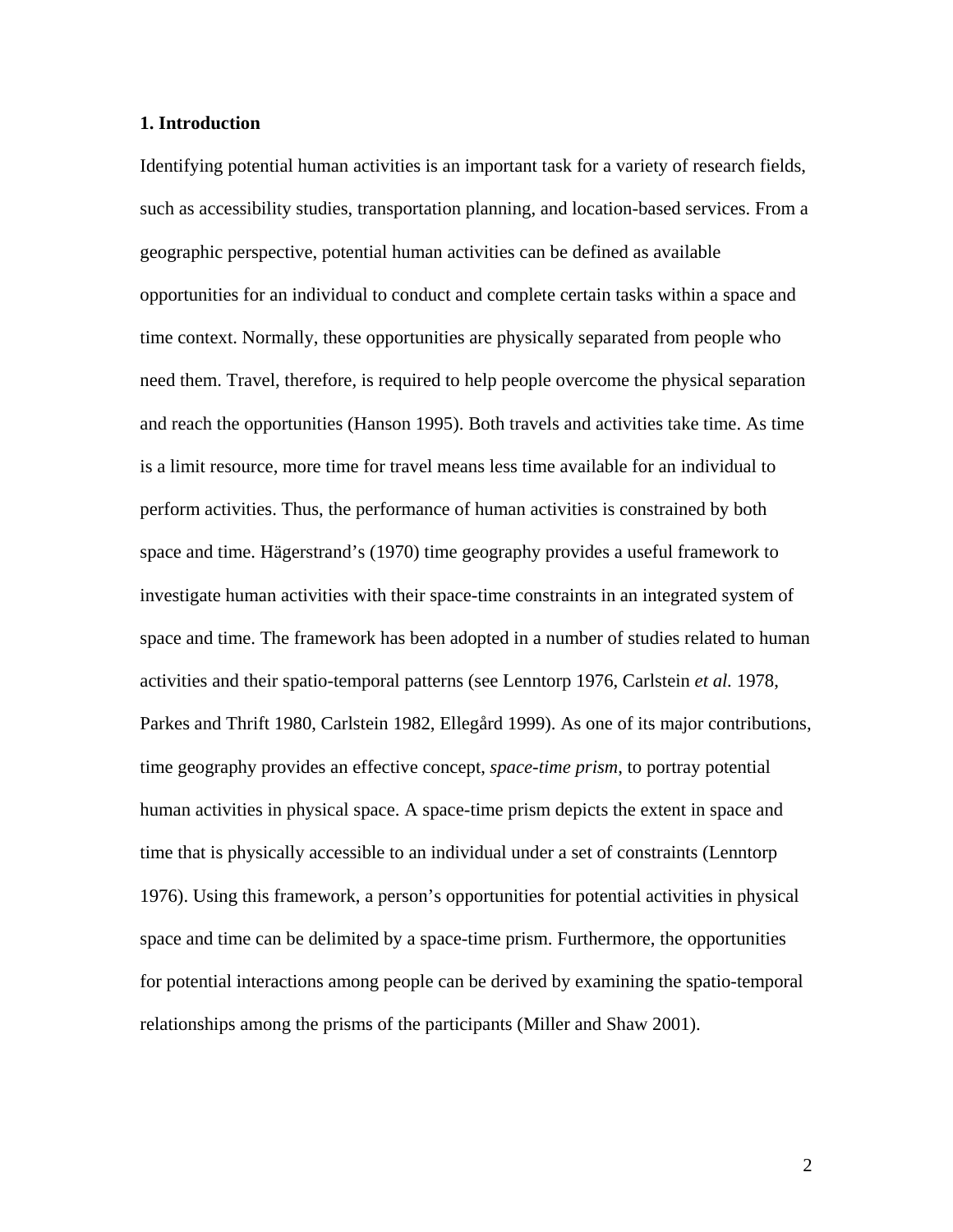In recent decades, our society experienced rapid developments of information and communication technologies (ICT), such as the Internet, cellular phones, and wirelessenabled personal digital assistants (PDA). Accompanying the developments of ICT, the number of ICT service providers and their users are growing at a fast rate. According to an Internet domain survey conducted by the Internet Systems Consortium (2006), the number of Internet hosts increased nearly eleven times from 29.67 million in January 1998 to 353.3 million in July 2005. During the thirteen years from 1991 to 2004, subscribers of cellular phone services and the Internet users in the world have increased dramatically, from 16 million to 1752 million for cellular phone customers and from 4.4 million to 870 million for Internet users (International Telecommunication Union, 2006). The growing use of ICT has altered how people carry out their activities and how they interact with each other, and this has caused changes in spatial and temporal distribution of potential human activities.

The wide adoption of ICT in today's society has created a parallel virtual space in addition to the conventional physical space. The virtual space, also called cyberspace, depends on the infrastructures and facilities of ICT that reside in physical space (Janelle and Hodge 2000). This space can carry information flows efficiently and enhance the connections between people through electronic linkages. Different from physical space, which is made of atoms, virtual space is composed of bits of information (Negroponte 1995). Virtual space allows people to exchange information while they are at different locations (e.g., calling a friend in a different city). It enables a new mode for people to be involved in an activity remotely. This mode is known as *tele-presence* in the literature (Janelle and Hodge 2000) and it is different from the conventional *physical presence*,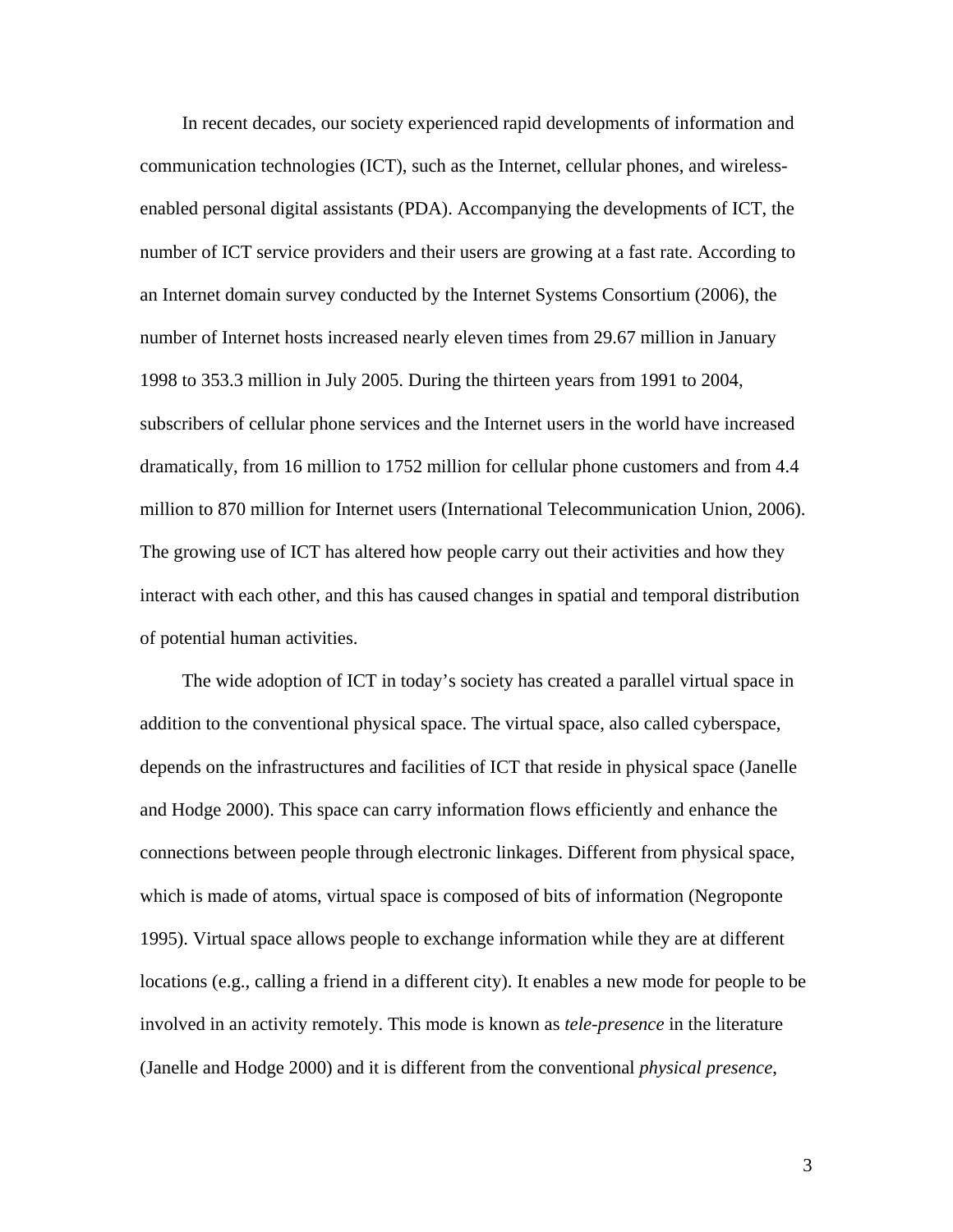which requires a participant to be physically present at an activity location. With telepresence, an individual can sense and influence the environment in a spatial extent that is far beyond his/her physical proximity (Adams 1995, 2000, Kwan 2000). Thus, with the existence of both physical and virtual spaces in today's society, the opportunities of potential activities to an individual can exist not only at locations within the physical proximity of the individual but also where this individual can reach through telepresence. Current time-geographic framework can portray potential human activities in physical space. However, it falls short of providing a complete framework of handling potential activities in today's society. The framework therefore should be modified to deal with potential human activities in both physical and virtual spaces.

Time-geographic framework has a well-defined structure. However, partially due to the limited computational power in the past, it was used primarily as a conceptual model in most studies with limited progress in implementing it with computational models (Yuan *et al.* 2004). Geographic information systems (GIS), which are designed to efficiently handle spatial data and solve spatial problems, have been considered as a potential approach to operationalizing time-geographic concepts. Miller (1991) implemented the space-time prism concept in a GIS environment to study individual accessibility, with GIS procedures to calculate feasible space in a network that is accessible to an individual under specific space-time constraints. Recently, several more attempts have been made to use GIS for measurements of individual space-time accessibility and identifications of available opportunities (Kwan and Hong 1998, Miller 1999, Miller and Wu 2000, Weber and Kwan 2002, Kim and Kwan 2003, Weber 2003). These attempts provide valuable experience in representing activities with their spatio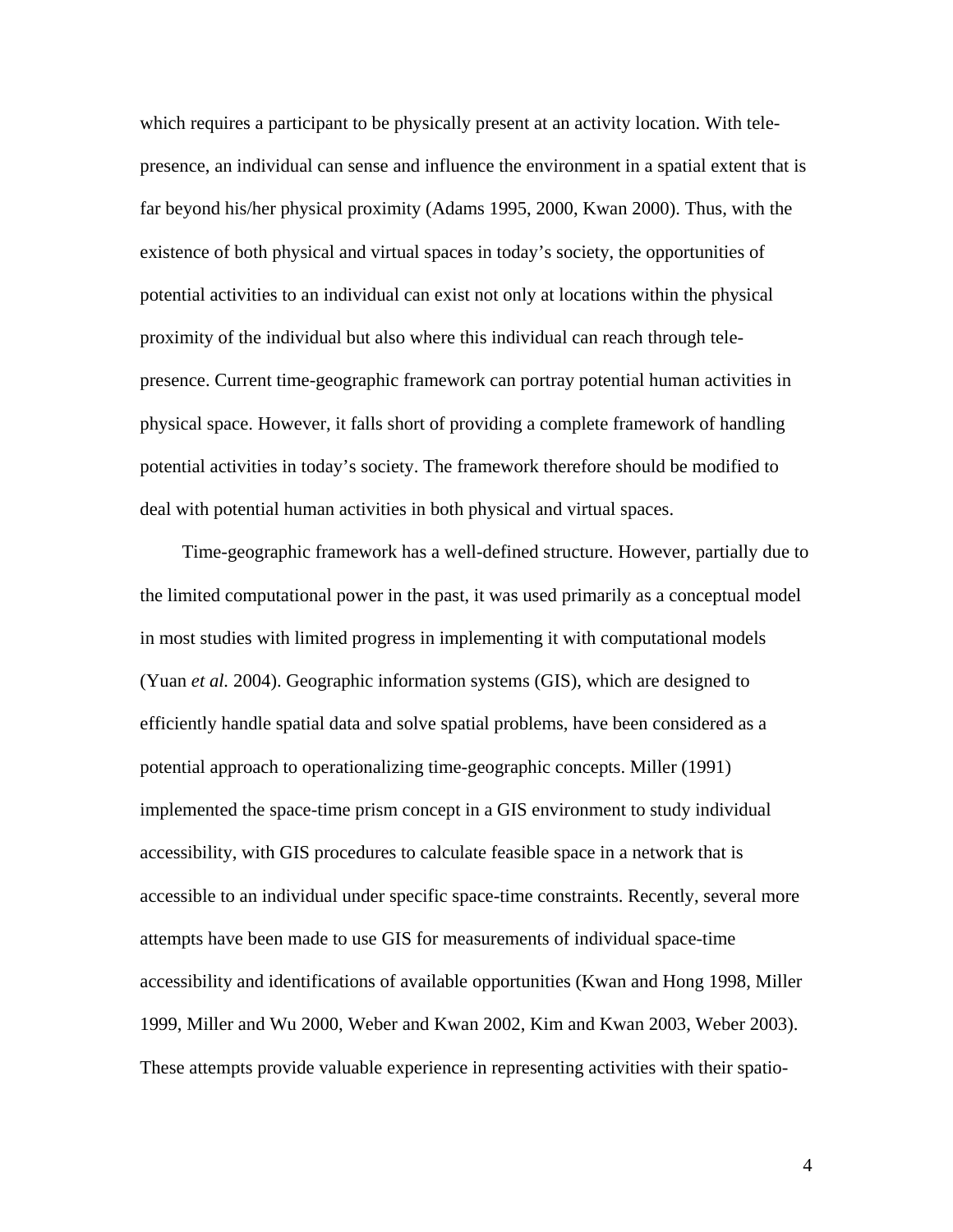temporal characteristics in GIS. However, a GIS framework, which can provide an integrated space-time representation to support time-geographic analyses of human activities and interactions in physical and virtual spaces, has not been developed. Conventional GIS is originated from the cartographic view, which models the geographic phenomena as static spatial features on the ground (Spaccapietra 2001, Peuquet 2002). Such a static approach introduces fundamental deficiencies in providing an effective environment to implement the time-geographic framework, which involves interactions between space and time. Current GIS design needs to be extended so that it can explicitly handle spatial and temporal characteristics of time-geographic concepts. In this paper, a spatio-temporal GIS design is proposed to accommodate an adjusted space-time prism concept and to support representation, visualization, and exploratory analysis of potential human activities in both physical and virtual spaces.

The remaining parts of this paper are organized into five sections. The next section discusses potential human activities and their spatio-temporal constraints. Based on the discussions, an adjusted space-time prism concept is developed to describe potential activities in physical and virtual spaces. Section 3 focuses on the design of a spatiotemporal GIS framework to support representation, visualization, and exploratory analysis of the adjusted space-time prism concept for studying potential human activities and interactions in today's society. Section 4 presents a prototype GIS implementation of the proposed framework. Examples of space-time prisms and results of spatio-temporal analysis created in the prototype system are described in this section. The final section concludes with a discussion of potential applications of the framework and future research directions.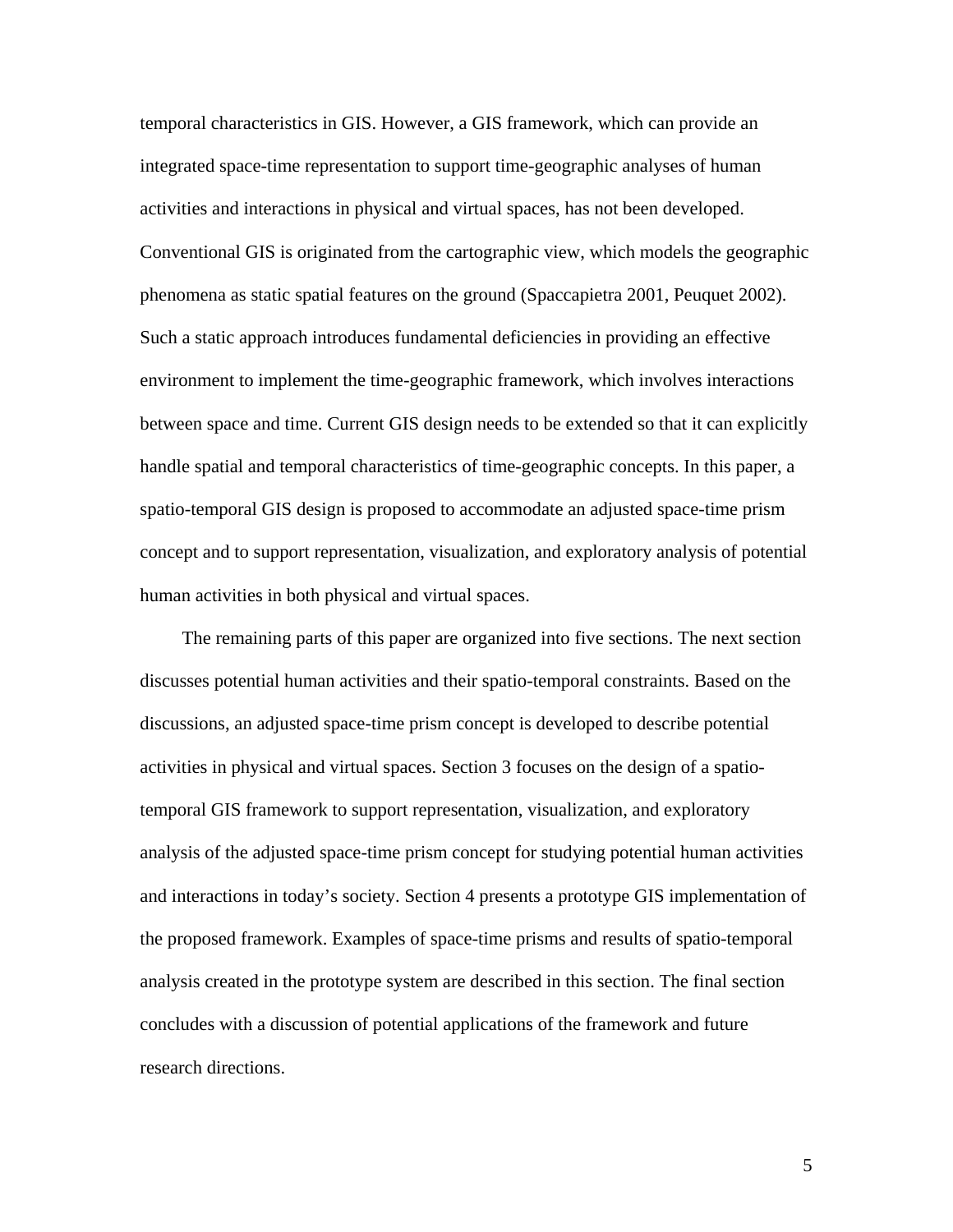#### **2. Potential human activities and spatio-temporal constraints**

Space and time are two essential factors that serve as constraints on planning and carrying out human activities. Every activity has its specific characteristics in space and time. Before the wide spread of ICT, physical space was the predominant stage for people to conduct activities and interact with others. An individual was required to be physically present at a location in order to participate in an activity or interact with other people. Thus, an activity is considered a potential activity to an individual only if the venue of the activity is physically accessible to the individual under a specific set of constraints. The space-time prism concept in Hägerstrand's time geography provides an effective model to identify such opportunities under spatio-temporal constraints. The extent delimited by a space-time prism indicates where and when an individual can conduct activities. Considering time as an equal term as space, time geography adopts a 3-dimensional orthogonal coordinate system (2D for space and 1D for time) to investigate the relationship of space and time in constraining human activities (Hägerstrand 1970). Figure 1 shows a typical space-time prism with fixed origin  $(L_1)$  and destination  $(L_2)$ , and a time window of  $(t_2 - t_1)$ . Its projection on the 2D plane is a region, which is known as *potential path area* (Lenntorp 1976). If an activity takes place at a location during a time window that falls within the extent (e.g., activity *a* in Figure 1), the person will be able to participate in this activity with a journey starting from the origin and ending at the destination within the given time window (i.e., between  $t_1$  and  $t_2$ ). As activities *b* and *c* are located outside the extent of the space-time prism, this person will not be able to conduct those activities under the given constraints. Hence, the space-time prism concept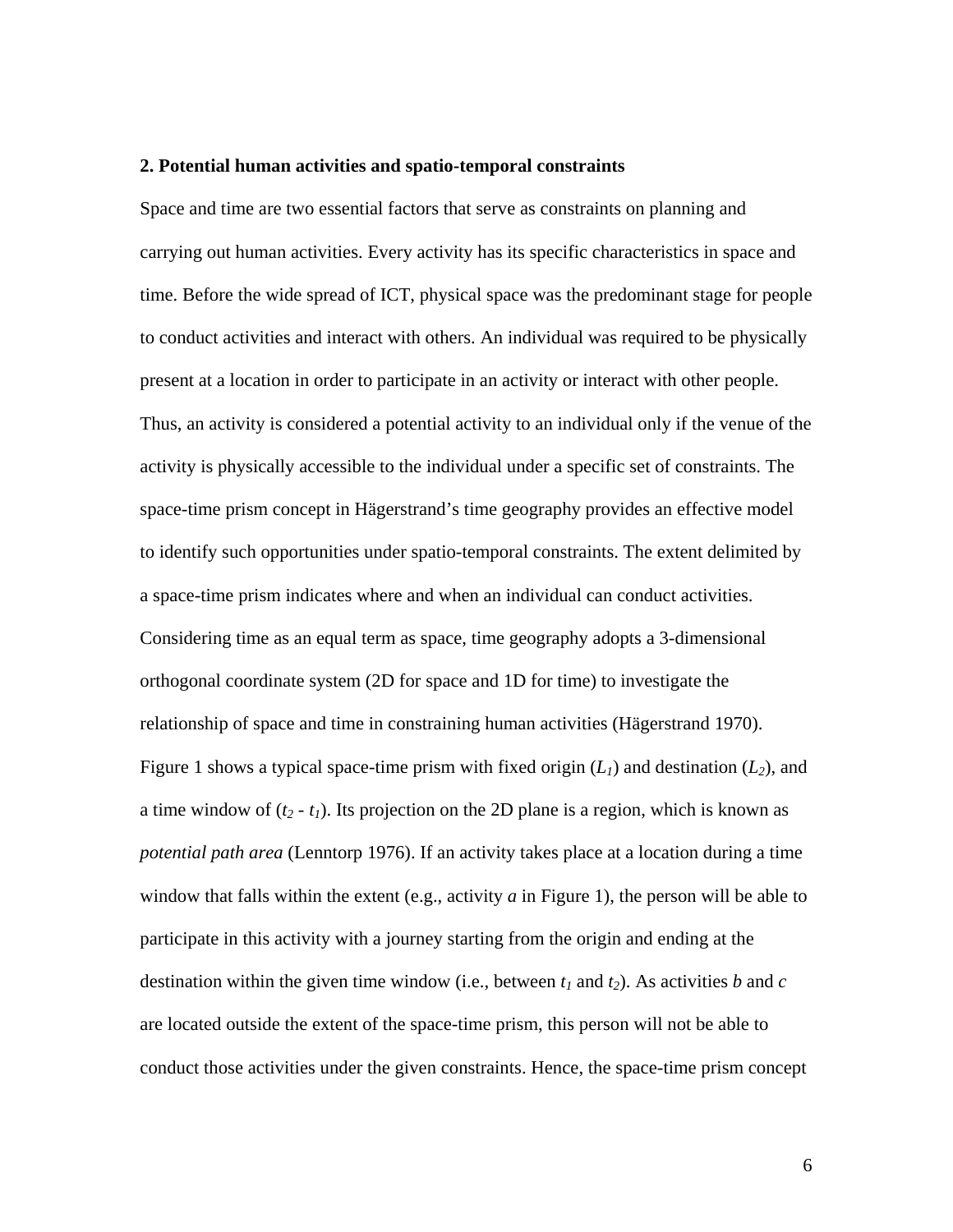of Hägerstrand's time geography can be used to investigate an individual's potential activities in physical space.

With the emergence of virtual space, an individual can participate in activities remotely through tele-presence. In this case, spatial constraints are alleviated for these activities. Therefore, activities conducted in virtual space will not have the same constraints as those conducted in physical space. In other words, under the same set of space-time constraints, an individual with access to virtual space will have a different set of potential activity opportunities than an individual without access to virtual space. It therefore is important to study the relationships between physical space and virtual space and their implications to an individual's potential activity opportunities in these two spaces.

### *2.1. Physical space vs. virtual space and physical activity vs. virtual activity*

Physical space and virtual space have different characteristics. Negroponte (1995) views physical space as a material world made of atoms and virtual space as a world composing of bits of information. While physical space serves as a container for both physical materials and information, virtual space is specialized in transmitting flows of information efficiently. Movements of materials in physical space usually take a significant amount of time, while information can be transmitted in virtual space with an amount of time that is negligible to most people. As activities in physical space are distributed at different locations, travel is usually required for an individual to conduct each activity (Hanson 1995). Therefore, an individual has to manage and balance the time spent between travels and activities such that s/he is able to participate in activities at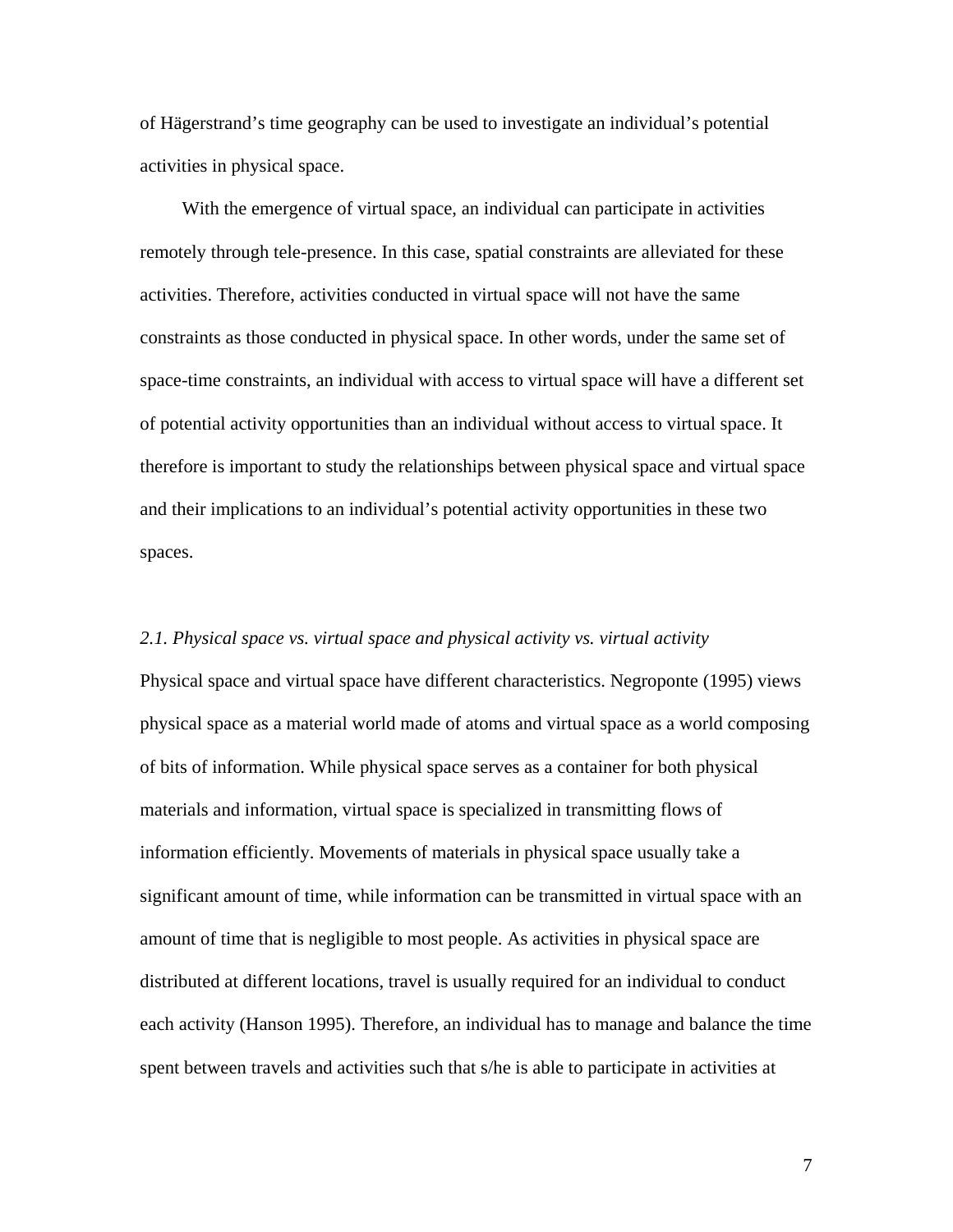different locations. On the other hand, activities in virtual space allow people to be involved through tele-presence. As long as an individual has access to virtual space, physical locations play a less significant role on activity participations. When telepresence is used in lieu of physical presence, an individual can save time from making physical movements and therefore gains a greater flexibility of activity participations. In this study, we use *physical activities* and *virtual activities* for activities conducted in physical and virtual spaces, respectively.

Batty and Miller (2000) argue that these two spaces share intersections and influence each other despite their differences. Research has shown that activities in physical space and virtual space can influence each other (Salomon 1986, Shen 1998). Although tele-presence reduces the significance of distance in activity participations, physical space still controls where an individual can access virtual space since the access to virtual space is not ubiquitous in physical space yet. Also, information flows in virtual space can influence activities carried out in physical space. For example, cellular phones allow us to arrange our interactions with other people more spontaneously (e.g., arrange meeting place and time on the fly). Also, the information gathered or activities performed on the Internet can influence our activity and travel decisions (e.g., search for comparative product information or perform an e-banking transaction on the Internet).

This study proposes a conceptual framework to illustrate the roles of and interactions between physical space and virtual spaces (Figure 2). Both physical and virtual spaces could be considered relatively independent because each space has its own specific characteristics of handling activities within its domain. Transportation helps people move around in physical space, while ICT provide the means for people to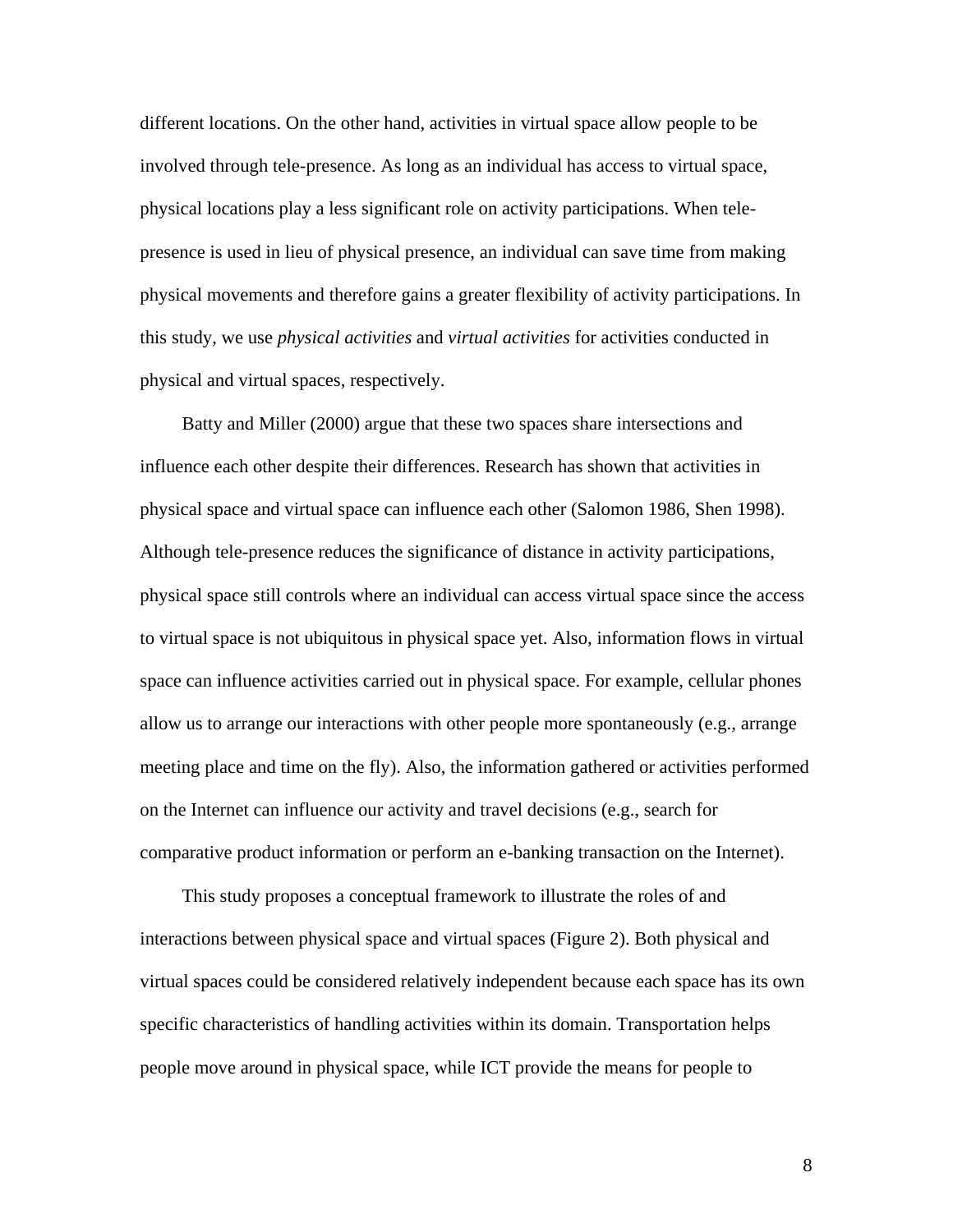navigate in virtual space. The two spaces are not really separated from each other; they intersect and influence each other through the intersection. Two aspects of the intersection are identified in this study. On the one hand, physical space provides access channels to virtual space because virtual space is enabled by information and communication infrastructures residing in physical space. Thus, if an individual wants to perform virtual activities, s/he has to reach these access channels in physical space. Consequently, movements in physical space may be required to help the individual find the access channels and connect to virtual space. In the meantime, virtual space can feed information back to physical space. The information can be retrieved from virtual space and can impact the physical activity patterns through decisions made by the individuals participating in virtual activities.

Based on the proposed conceptual model, physical space plays two roles in supporting human activities: it serves as a *carrier of physical activities* as well as a *connector for virtual activities*. Being a carrier of physical activities is the conventional role that physical space plays in supporting physical activities. The space-time prism concept of Hägerstrand's time geography provides an effective approach to dealing with the relationship of physical activities with their space-time constraints. For virtual activities, on the other hand, physical space serves as a connector to provide people with access channels to virtual space and supports virtual activities by hosting ICT infrastructures and facilities. This role of physical space has not been sufficiently addressed in Hägerstrand's time-geographic framework.

Potential human activities in today's society include activities in both physical and virtual spaces. The original space-time prism concept can be used to delineate the extent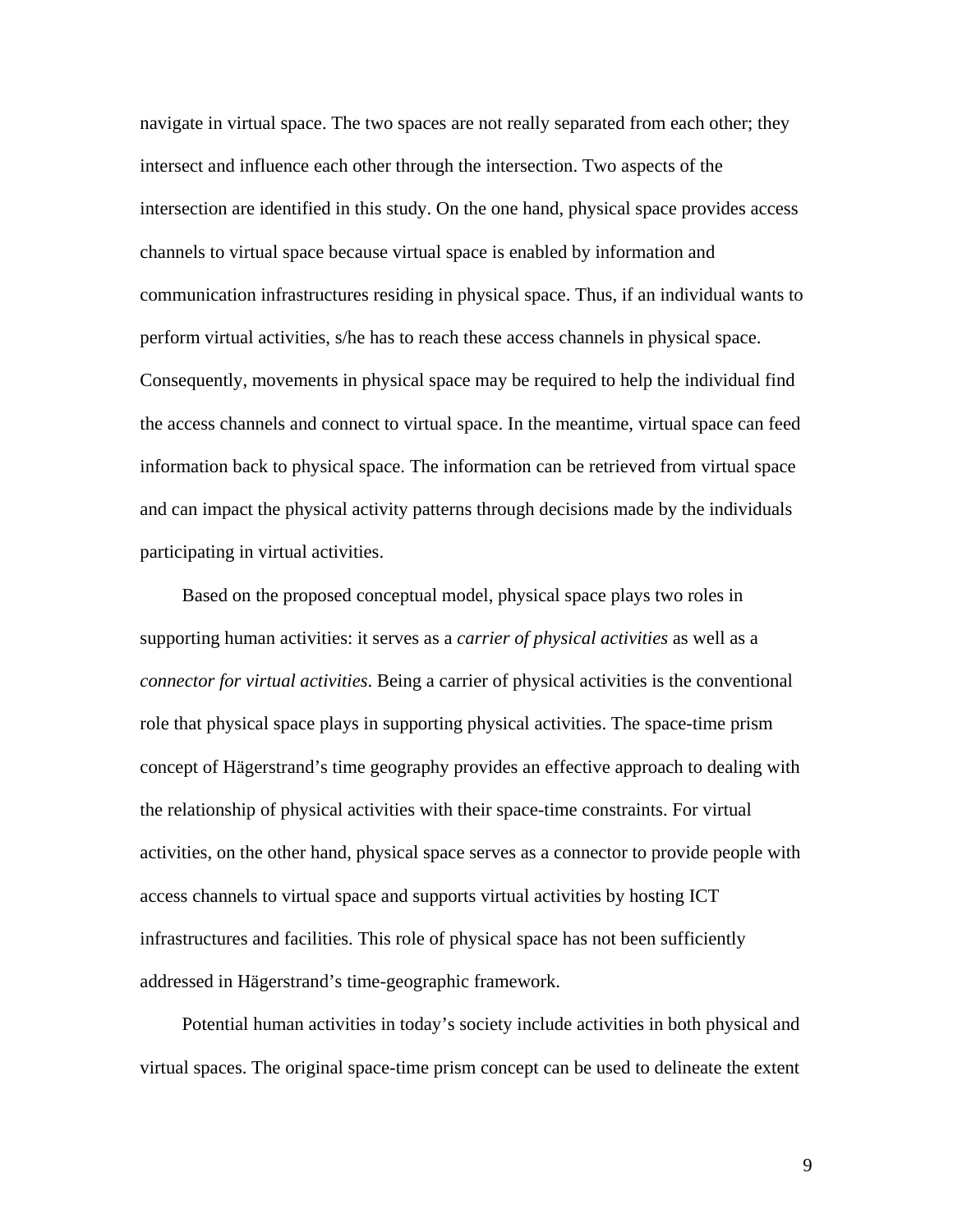of potential physical activities in space and time. However, the concept needs to be adjusted to describe the opportunities of potential virtual activities in space and time. When people attempt to conduct virtual activities, they must connect to virtual space. As access channels to virtual space are not ubiquitously available in physical space, physical presence at a location with access channels is a necessary condition for people to conduct virtual activities. Subsequently, physical movements undertaken to reach the access channels become a prerequisite for most virtual activities. Conducting activities in virtual space therefore is still controlled by constraints in physical space and time. Here we develop an *adjusted space-time prism* concept for virtual activities, which describes the opportunities in physical space that allow an individual to connect to virtual space and carry out virtual activities under a set of constraints. In other words, the identification of potential virtual activities is considered as a process of locating virtual space access channels in physical space under certain space-time constraints.

### *2.2. Adjusted space-time prisms for locating potential virtual activities*

Based on the definition of an adjusted space-time prism in this study, the prism can be achieved by intersecting a conventional space-time prism with *space-time life paths* of virtual space access channels in physical space. In this study, the term *space-time life path* is used to describe the existence of a virtual space access channel in space and time. Unlike a space-time path, which portrays an individual's trajectory, a space-time life path represents a virtual space connection service at a specific space-time extent. A space-time life path is constructed by extruding a virtual space access channel along the time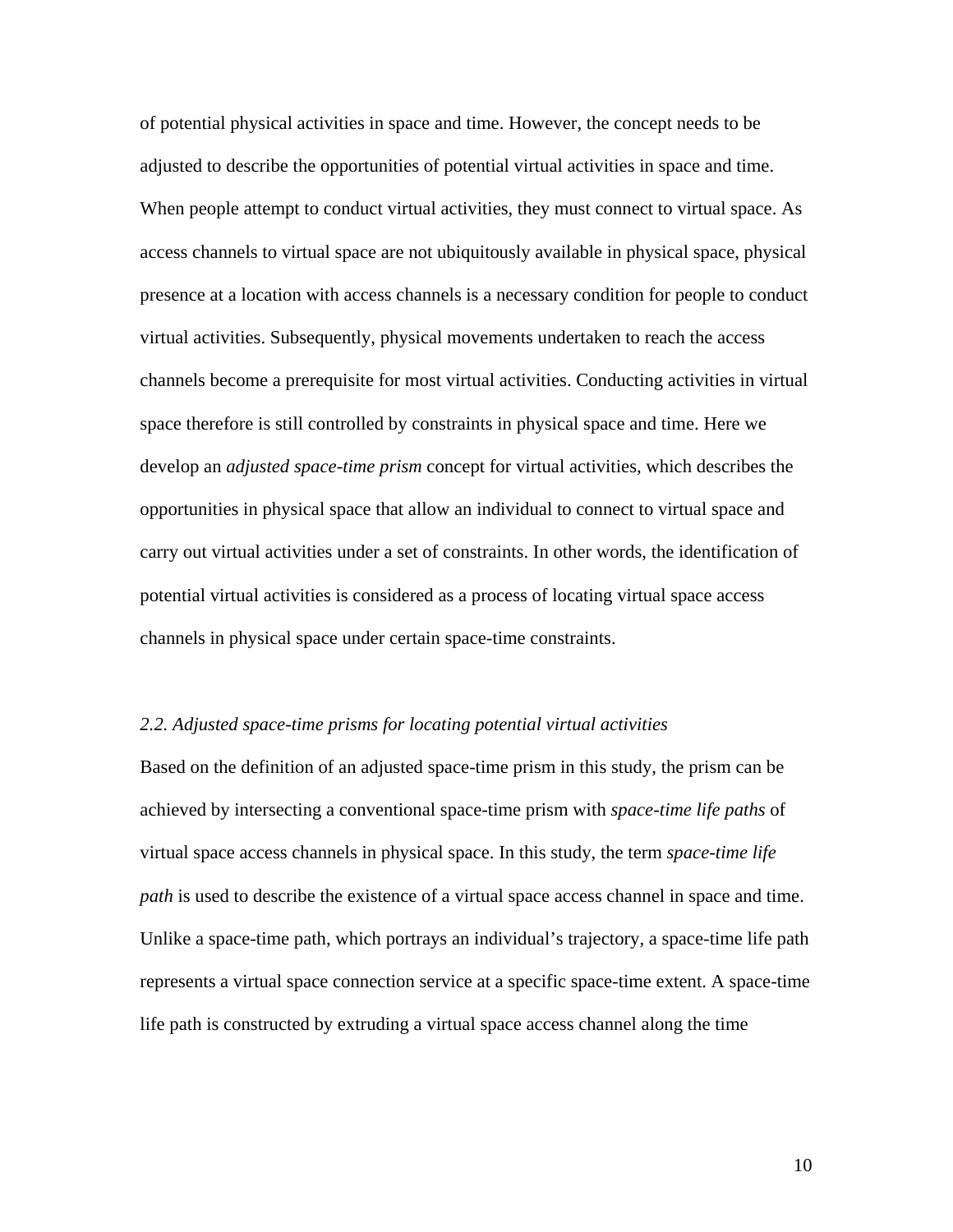dimension based on its operational hours. Therefore, it represents the time period during which individuals can access virtual space from a specific location.

Two types of virtual space access channels, *wired access channels* and *wireless access channels*, are identified in this study according to their connection methods to virtual space. *Wired access channels* provide connections to virtual space at fixed portals, such as fixed phone lines and wired Internet ports. This type of virtual space access channels usually resides at fixed locations and can be considered point-like geographic features. *Wireless access channels* offer connections to virtual space within continuous regions instead of at discrete locations. An individual with suitable ICT devices can access virtual space from any location within the region. A cellular phone service area and a wireless network covering area are typical examples of this type of access channels. Wireless access channels are represented as areal geographic features. Based on these two types of virtual space access channels, the space-time life paths of these access channels can be modeled into two forms, s*pace-time life lines* and *space-time life cylinders*. Space-time life lines, which are constructed by extruding point access channels along the time dimension, are used to represent the space-time life paths of wired access channels. Space-time life cylinders, which are constructed by extruding areal access channels along the time dimension, are the form of space-time life paths for wireless access channels.

Two types of adjusted space-time prisms for virtual activities can be achieved according to these two types of virtual space access channels by intersecting the conventional space-time prism with their corresponding forms of space-time life paths. Figure 3a shows the adjusted space-time prism for virtual activities with wired access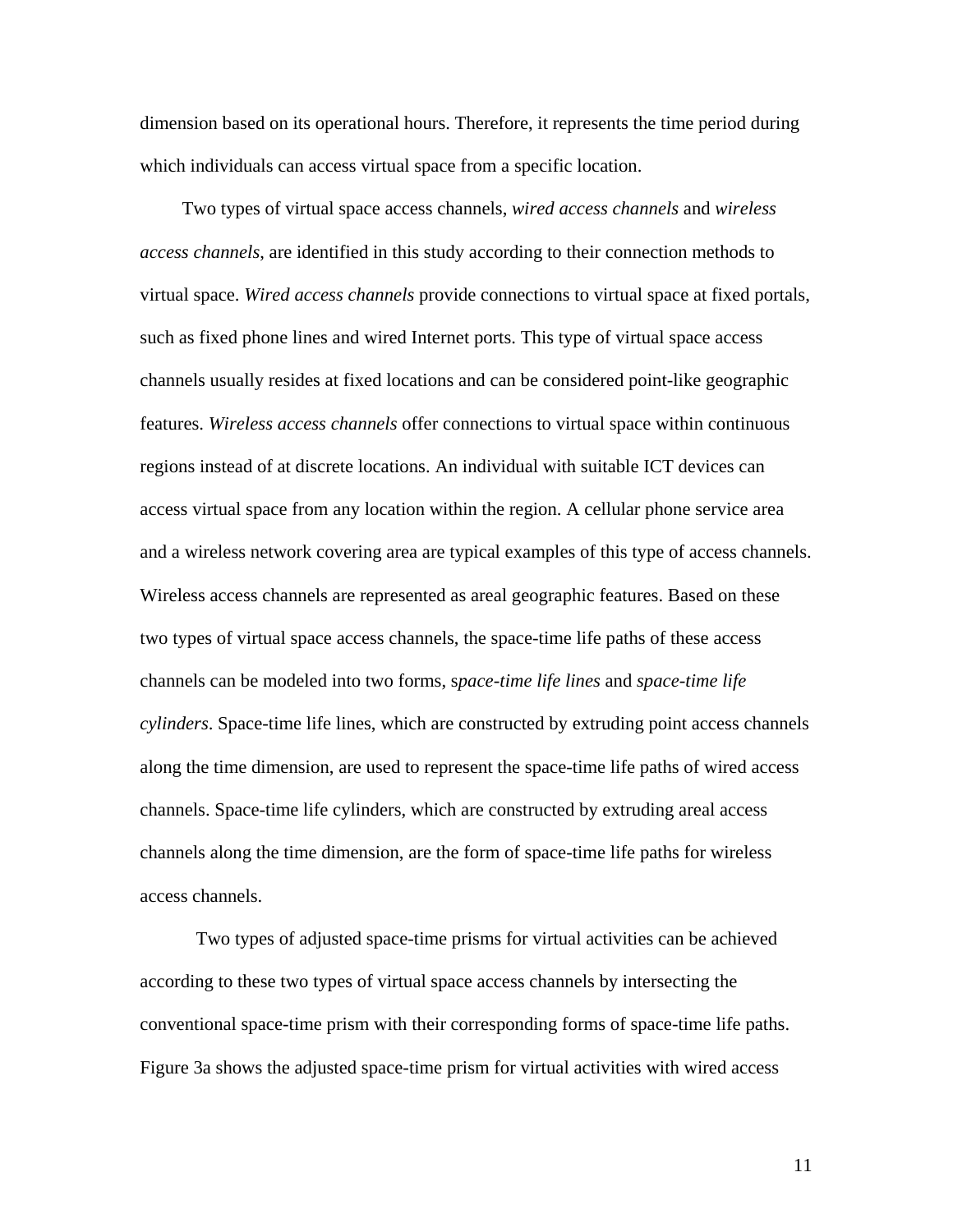channels. The conventional space-time prism demarcates the space-time extent that an individual can reach under the given constraints. Three wired access channels are located at different locations  $(f_1, f_2, \text{ and } f_3)$ . Their space-time life paths are represented as spacetime life lines, which are shown as thick dashed lines in Figure 3a. While both  $f_1$  and  $f_3$ have 24-hour access to virtual space,  $f_2$  provides access only after a certain time. The space-time life lines of  $f_1$  and  $f_2$  intersect with the conventional space-time prism and their intersections are shown as thick solid lines in Figure 3a. The thick solid lines indicate that the person has opportunities to reach these two locations, access virtual space, and conduct virtual activities. The time window for accessing virtual space at each location is indicated by the length of the line segment, with its ends marking starting and ending times. Therefore, the adjusted space-time prism with wired access becomes a collection of vertical line segments in the 3D coordinate system. Figure 3b demonstrates the case of wireless access channels. The space-time life path of a wireless access channel is represented with a space-time life cylinder in the figure and the cylinder intersects the conventional space-time prism. The intersection depicts the opportunities where and when an individual can accessed virtual space to conduct virtual activities. The adjusted space-time prism for virtual activities with wireless access differs from that with wired access in that it has a continuous extent in space and time. A person can continue to access virtual space while moving around within those confines.

### *2.3. Potential human interactions in physical and virtual spaces*

People are social beings and need to interact with others. A significant part of our daily activities involve multiple participants and require interactions among them. Being able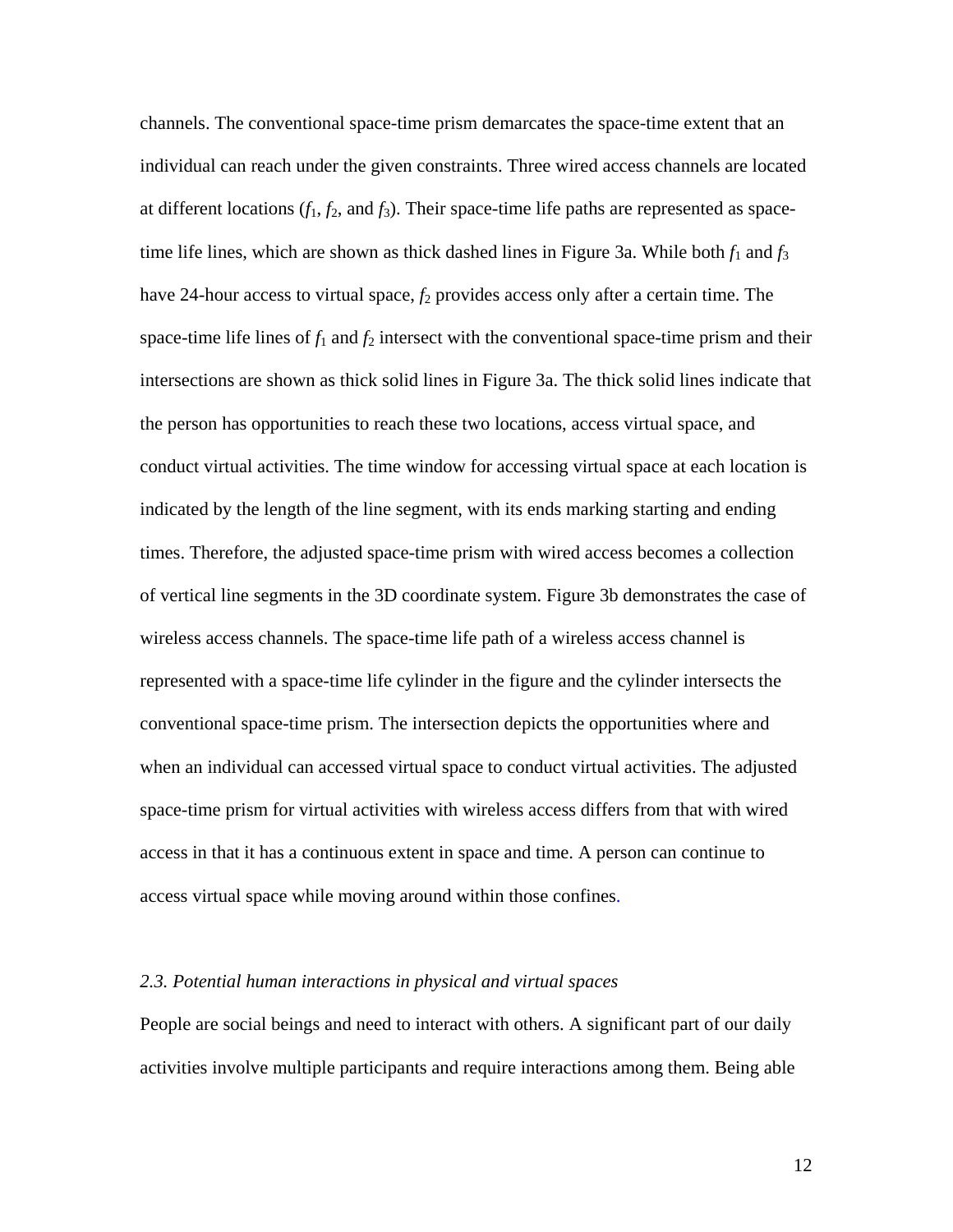to identify opportunities for potential human interactions are of great interests to researchers in various studies. While potential activities of a single person can be described with a single space-time prism, the identification of potential interactions among people requires analyses on the spatio-temporal relationships of their prisms. As people can be involved in an activity through different modes (i.e., physical presence and tele-presence), various spatio-temporal patterns exist for these interactions (Golledge and Stimson 1997).

Four types of communication modes have been suggested in the literature based on their different spatial and temporal characteristics (Table 1; see Janelle 1995, Harvey and Macnab 2000, Miller 2003). Conventional face-to-face meetings require participants to be at the same location during the same time period. This type of communications, which requires coincidence in both space and time or a spatio-temporal relationship of *coexistence* among participants, is classified as *Synchronous Presence* (SP). Communications such as leaving notes on a bulletin board require people to visit the same location to complete the information exchange, but they can be at the same location at different times. This type of communications is called *Asynchronous Presence* (AP), as it requires coincidence only in space, not in time. People involved in this type of communications share a spatio-temporal relationship of *co-location in space*. With the tele-presence enabled by ICT, people are no longer required to be present at the same physical location. *Synchronous Tele-presence* (ST) communications only require coincidence in time (e.g., a videoconference with participants at different locations), which create a spatio-temporal relationship of *co-location in time*. Finally, *Asynchronous Tele-presence* (AT) communications are free from coincidence requirements in both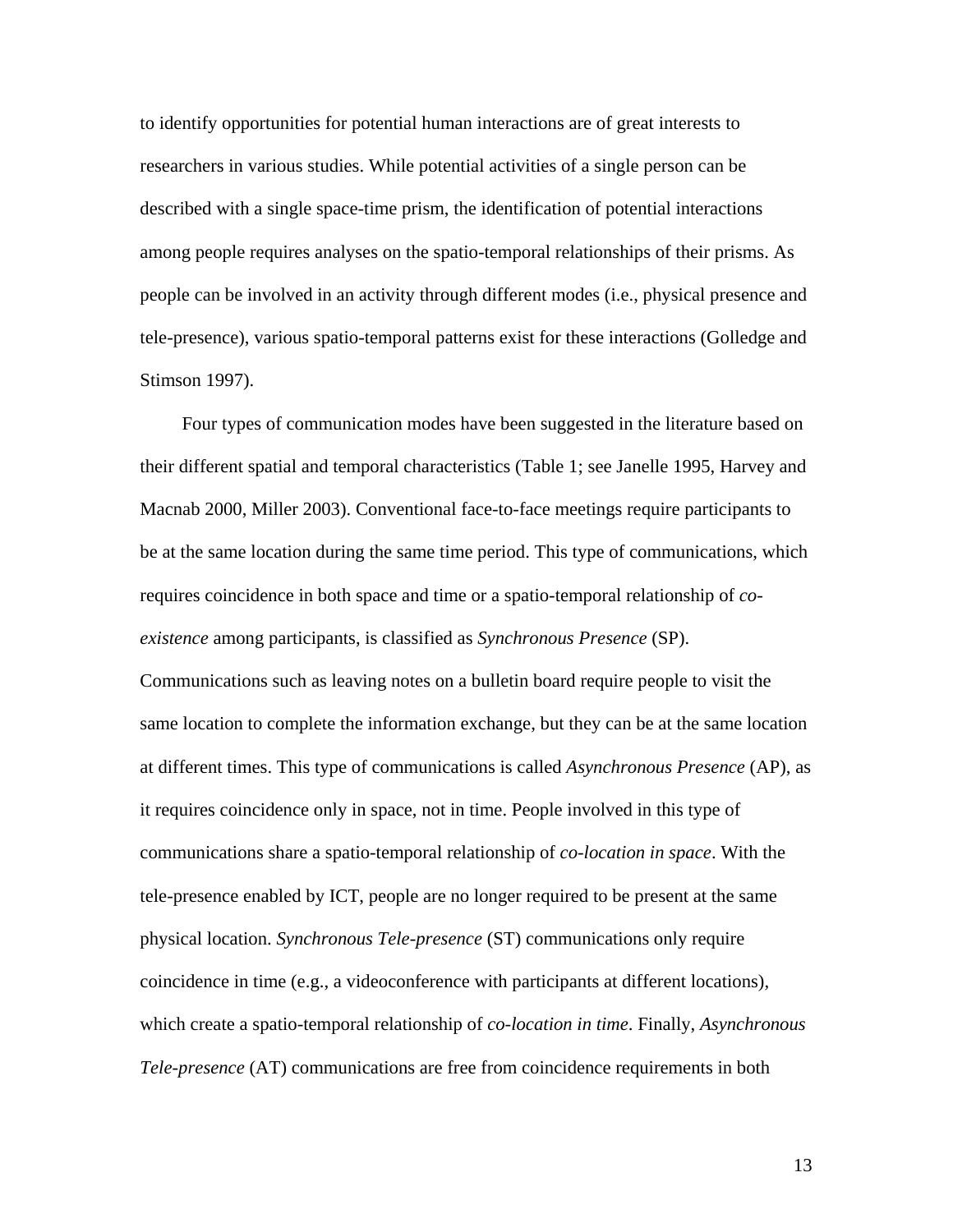space and time. E-mail contacts belong to this type of communications. People involved in such communications have a spatio-temporal relationship of *no co-location in either space or time*.

These spatio-temporal relationships can be used to examine the opportunities for potential interactions among people because different types of human interactions require different spatio-temporal relationships among their participants. As SP and AP interactions take place in physical space only, conventional space-time prisms are sufficient to investigate the potential interactions among individuals. If the conventional space-time prisms of two individuals overlap as shown in Figure 4a, it indicates that the individuals can reach the same location during the same time (i.e., co-existence); therefore, they can carry out potential SP interactions. The overlapping area (shown as shaded area in Figure 4a) depicts the extent in space and time for the opportunities of potential SP interactions between the individuals. Figure 4b shows that two conventional space-time prisms overlap on the space dimension, which indicates that these individuals will be able to reach the same locations (i.e., co-location in space) during different time windows. Such situations provide opportunities for individuals to carry out AP interactions. The shaded areas of prisms in Figure 4b demarcate the space-time extent for each individual to conduct potential AP interactions at the locations. Both ST and AT interactions involve activities in virtual space. Therefore, adjusted space-time prisms are needed to examine opportunities of these interactions. The gray areas of the space-time prisms in Figure 4c and 4d indicate the space-time extents with access to virtual space. ST interactions require participants to access virtual space at the same time, while having no requirements for locations (i.e., co-location in time). If two individuals' prisms for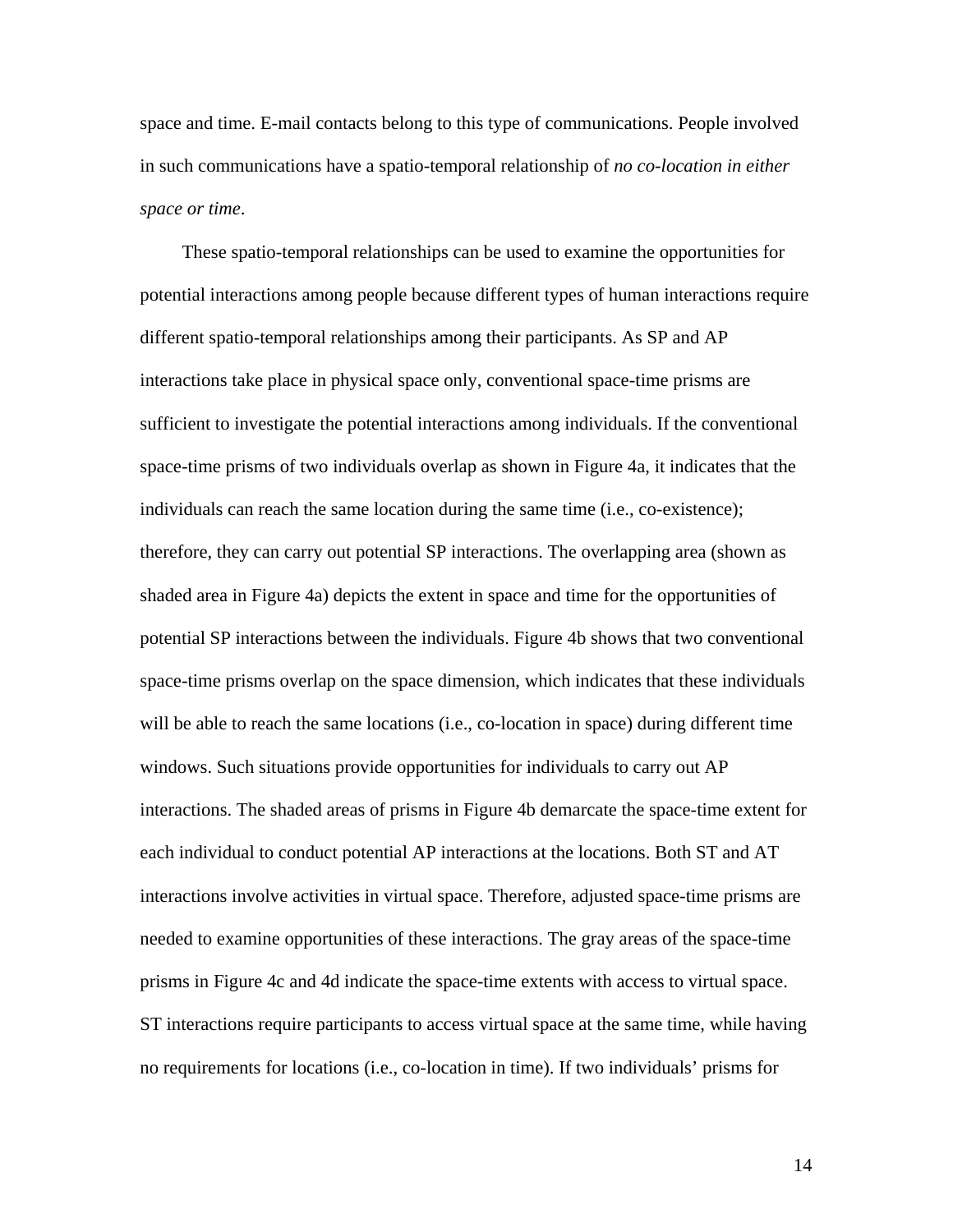virtual activities overlap on the time dimension as shown in Figure 4c, these individuals will have opportunities to conduct ST interactions. The shaded areas within the prisms for virtual activities depict the opportunities in space and time that allow ST interactions among the individuals. AT interactions do not require coincidence in either space or time (i.e., no co-location in either space or time). As long as participants have access to virtual space and the receiver of an AT interaction has access to virtual space at a later time than the initiator, they will be able to conduct AT interactions. Figure 4d illustrates the situation for potential AT interactions, which shows that the receiver's adjusted spacetime prism needs to last beyond the earliest boundary of the initiator's prism on the time dimension and the receiver has a chance to pick up the incoming message. These spatiotemporal relationships between prisms provide an approach to exploring potential human interactions in both physical and virtual spaces.

# **3. Spatio-temporal GIS design to support the exploration of potential human activities and interactions**

Representation plays an important role in problem solving using a computer system (Winston 1984). A proper representation of space-time prisms is critical to the GIS design in support of exploring potential human activities and interactions. An efficient representation of space-time prisms in GIS requires an integrated and explicit representation of space and time. Current GIS design is based on a 2D and static representation of geographic phenomena and must be extended to handle both space and time.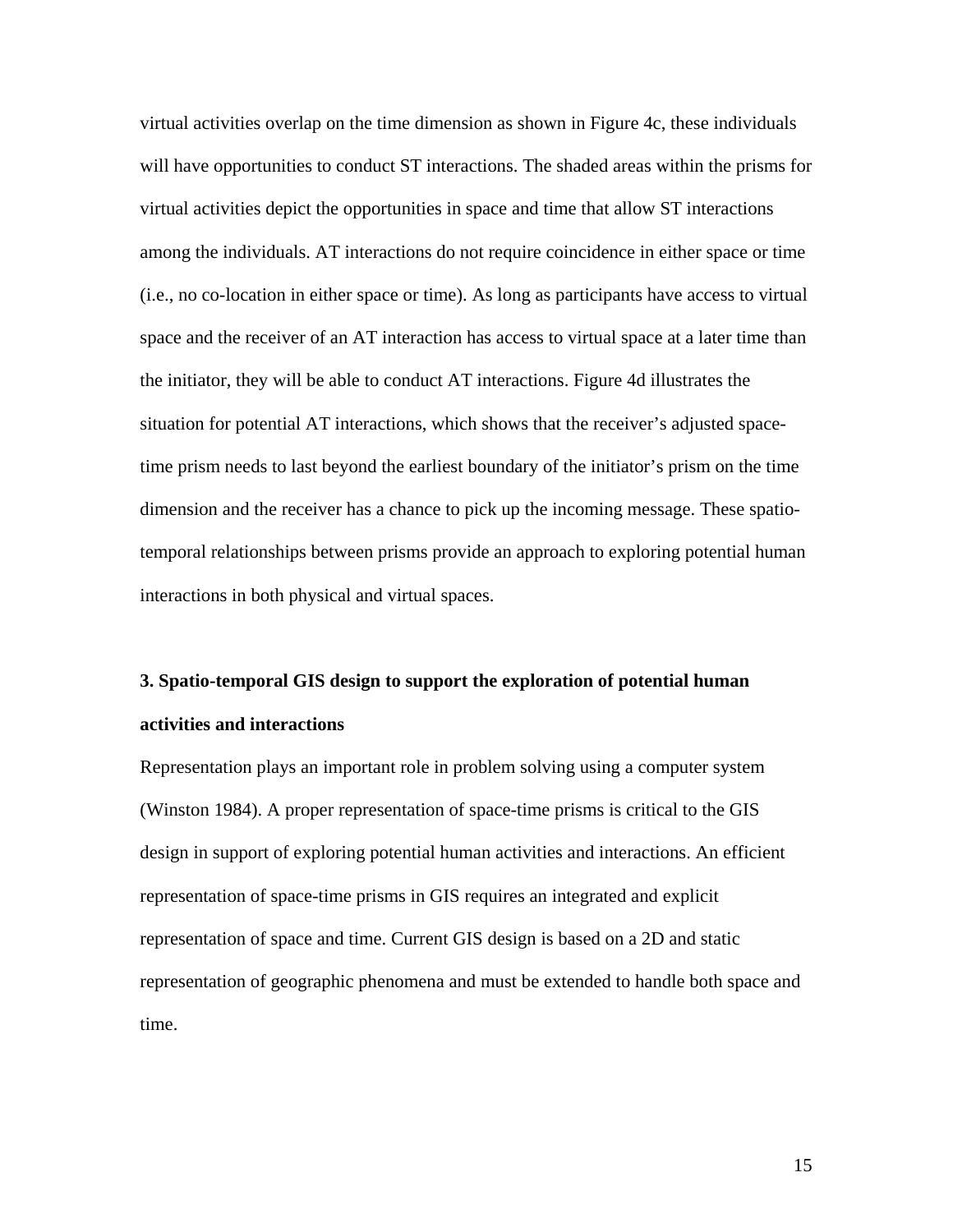Spatio-temporal GIS research has been an active topic since the late 1980s (Renolen 2000). Several major approaches have been proposed to represent space and time in GIS, which include snapshot model (Armstrong 1988), space-time composite model (Langran and Chrisman 1988, Langran 1992), object-oriented approach (Worboys 1992, 1994), event-based approach (Peuquet and Duan 1995), and three-domain model (Yuan 1996). These approaches demonstrate various ways to represent space and time in GIS. However, they are not good candidates to efficiently and effectively represent space-time prisms. A specific spatio-temporal GIS design is developed in this study to represent the space-time prism concept.

### *3.1. A GIS environment to support the representation of space-time prisms*

Hägerstrand's time geography adopts an orthogonal 3D coordinate system to study the spatial and temporal constraints of human activities, with 2D for space and 1D for time (Hägerstrand 1970). A 3D spatio-temporal GIS framework is designed in this study to simulate the coordinate system of time geography and support the representation of space-time prisms. Since these features reside in a space-time framework, they are named *spatio-temporal features* in this study. Figure 5 shows how these spatio-temporal features are represented in the spatio-temporal GIS framework. A spatio-temporal point feature, which occupies a single position in the 3D framework, is represented with a triplet of <*x, y, t*>, where *x* and *y* specify a location on a 2D space and *t* indicates a specific time. A spatio-temporal line feature is represented as a sequence of triplets ( $\{\langle x_0, y_0, t_0 \rangle, \langle x_1, y_1,$  $t_1$ >, …,  $\langle x_n, y_n, t_n \rangle$ , where  $t_0 \langle t_1 \langle \ldots \langle t_n \rangle$ . A spatio-temporal 3D feature is an object that does not change shape in 2D space during its lifetime and has homogeneous properties in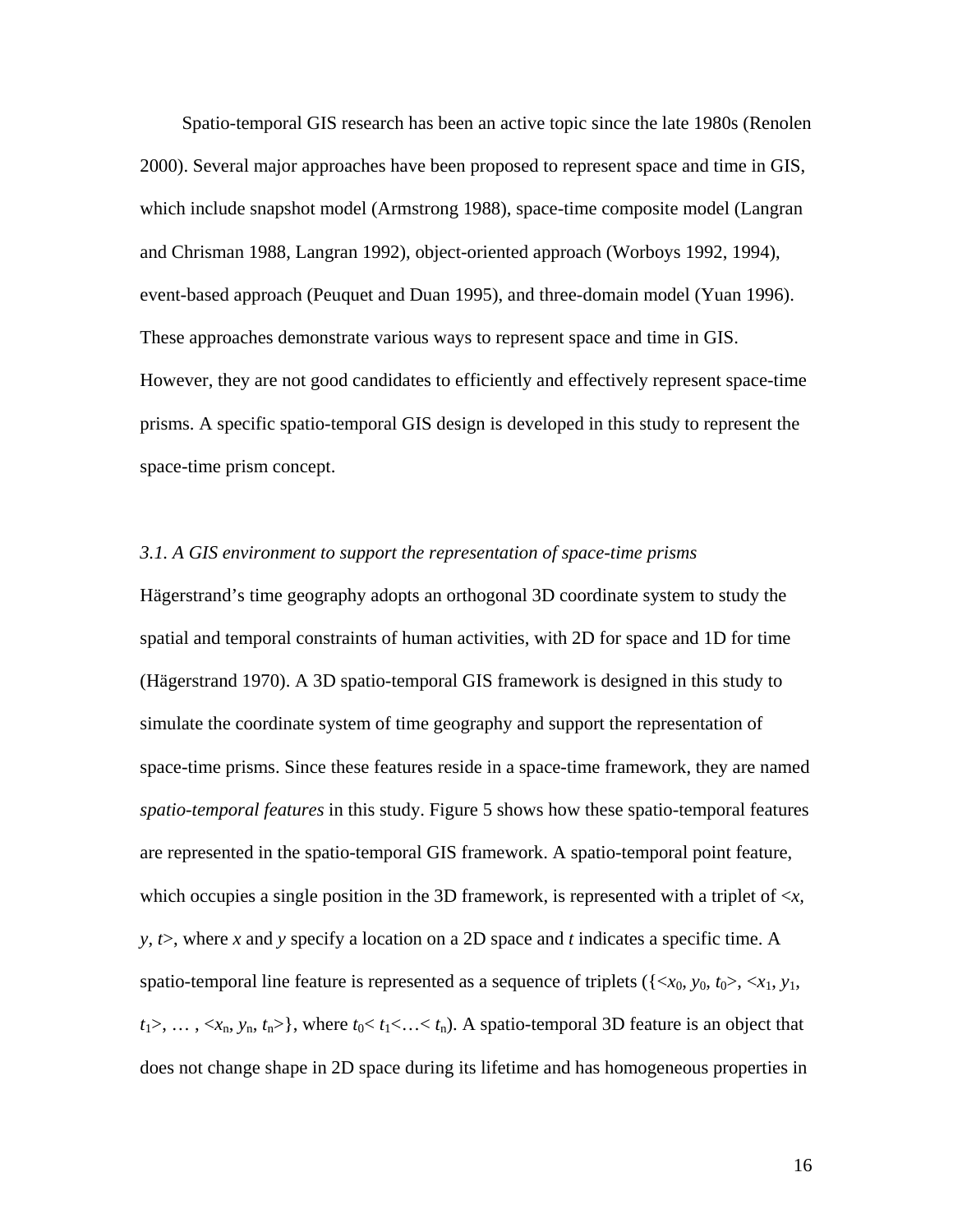both space and time. It can be considered as a feature derived from extruding a feature in 2D space along the time dimension.

### *3.2. Generation and representation of space-time prisms*

A space-time prism defines the extent in space and time that is accessible to an individual under specific constraints. The space-time prism of Hägerstrand's time geography employs a continuous representation of space. Such an approach implies that every location in the space is navigable by people. However, people usually move along road networks and activities take place at particular locations (Miller 1991). Therefore, it is more meaningful and realistic to implement the space-time prism concept with a discrete network representation (Miller 1991, Kwan and Hong 1998). The network-based approach has been widely adopted in accessibility studies to calculate space-time prisms and potential path areas in GIS (Miller 1991, 1999, Kwan and Hong 1998, Miller and Wu 2000, Weber and Kwan 2002, Kim and Kwan 2003, Weber 2003). This study takes the network-based approach too and operationalizes the concept of space-time prism in a 3D GIS design.

Two cones are used to define the boundary of a space-time prism when constraints present at both the origin and the destination. One cone starts from the origin and moves upward along the time dimension; the other begins at the destination and runs downward. In this study, the two cones are called the *forward cone* and the *backward cone,* respectively. A forward cone depicts the range in space that could be reached by an individual from the origin with a given time budget. For each point on the cone, the time value of the point indicates the earliest time that an individual could reach this location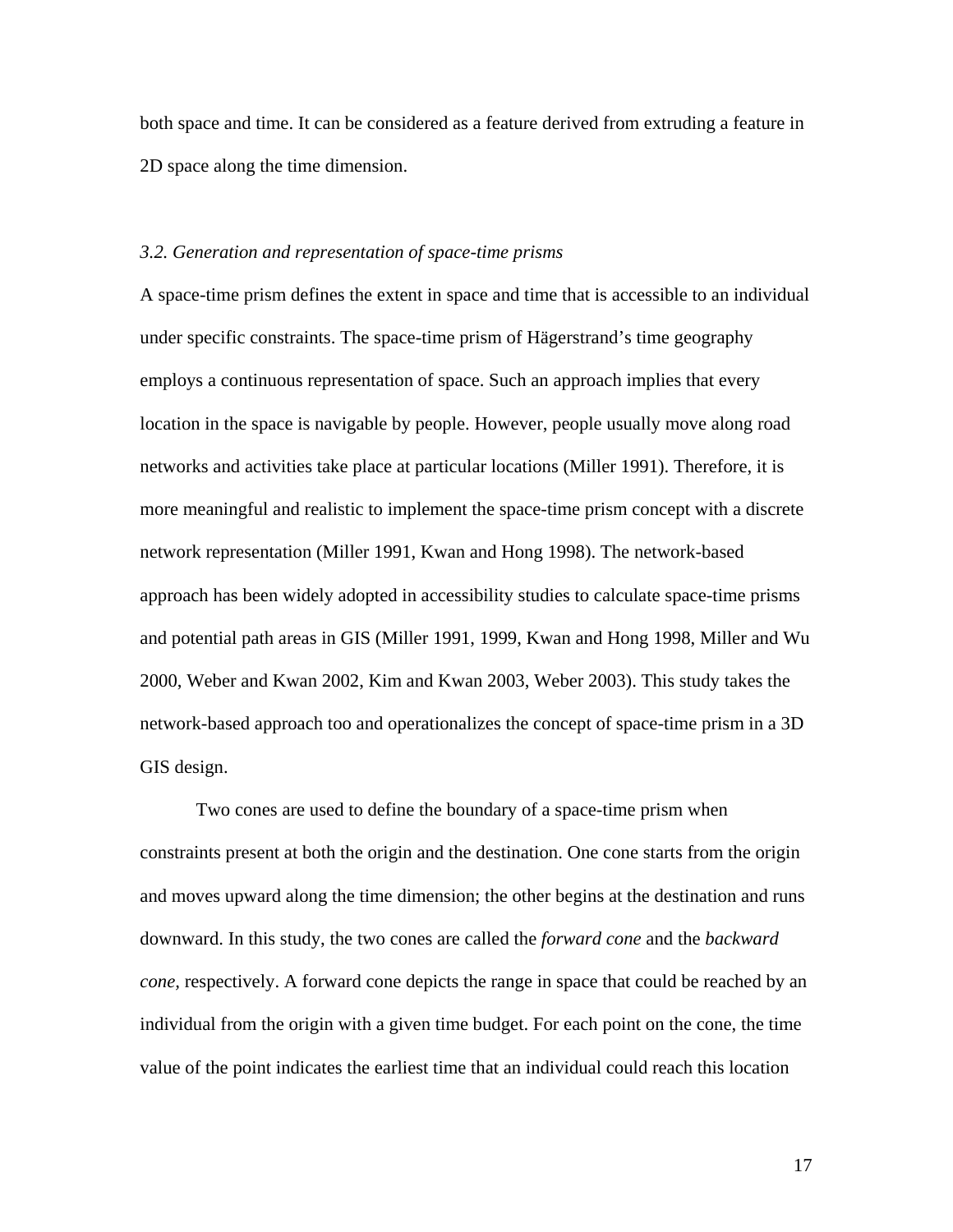from the origin. Similarly, the backward cone defines the range in space within which an individual could start out and travel to the destination within a given time budget. A shortest-path tree algorithm, which can help define the range that an individual could reach on a network from a given location with a given time budget, has been frequently used to compute network-based potential path areas (Miller 1991, Kwan and Hong 1998). The algorithm is also used in this study to compute the cones that define the boundary of a space-time prism.

Figure 6 shows how a network-based space-time prism is represented in the 3D GIS design. An individual travels on a road network and faces time constraints at both origin and destination. The person leaves the origin location  $L_1$  at time  $T_1$  and must return to the same location by time  $T_2$ . The shortest-path trees from the origin and to the destination can be calculated respectively. The travel time to any node in the network from the origin  $(L_1)$  can be derived from the shortest-path tree. For example, the travel time from the origin  $(L_1)$  to location  $L_2$  is  $t_1$ . For any location on the network links, travel time to the location can be interpolated. Therefore, for any location in a network, it is possible to compute the time when the individual can reach the location. In Figure 6, an individual starts from the origin  $(L_1)$  at time  $T_1$  and the travel time to location  $L_2$  is  $t_1$ . Thus, the time for this individual to reach location  $L_2$  is  $(T_1 + t_1)$ . Similarly, if the individual wants to reach the destination  $(L_1)$  from location  $L_2$  by time  $T_2$ , s/he needs to leave before the time  $(T_2 - t_2)$ . If  $(T_2 - t_2) > (T_1 + t_1)$ , it indicates that the person has some time to conduct activities at the location  $L_2$ . If  $(T_2-t_2) < (T_1+t_1)$ , the location is unreachable to the person under the given constraints. Since every location in the shortest-path tree from the origin has a time value, the tree can be displayed in the 3D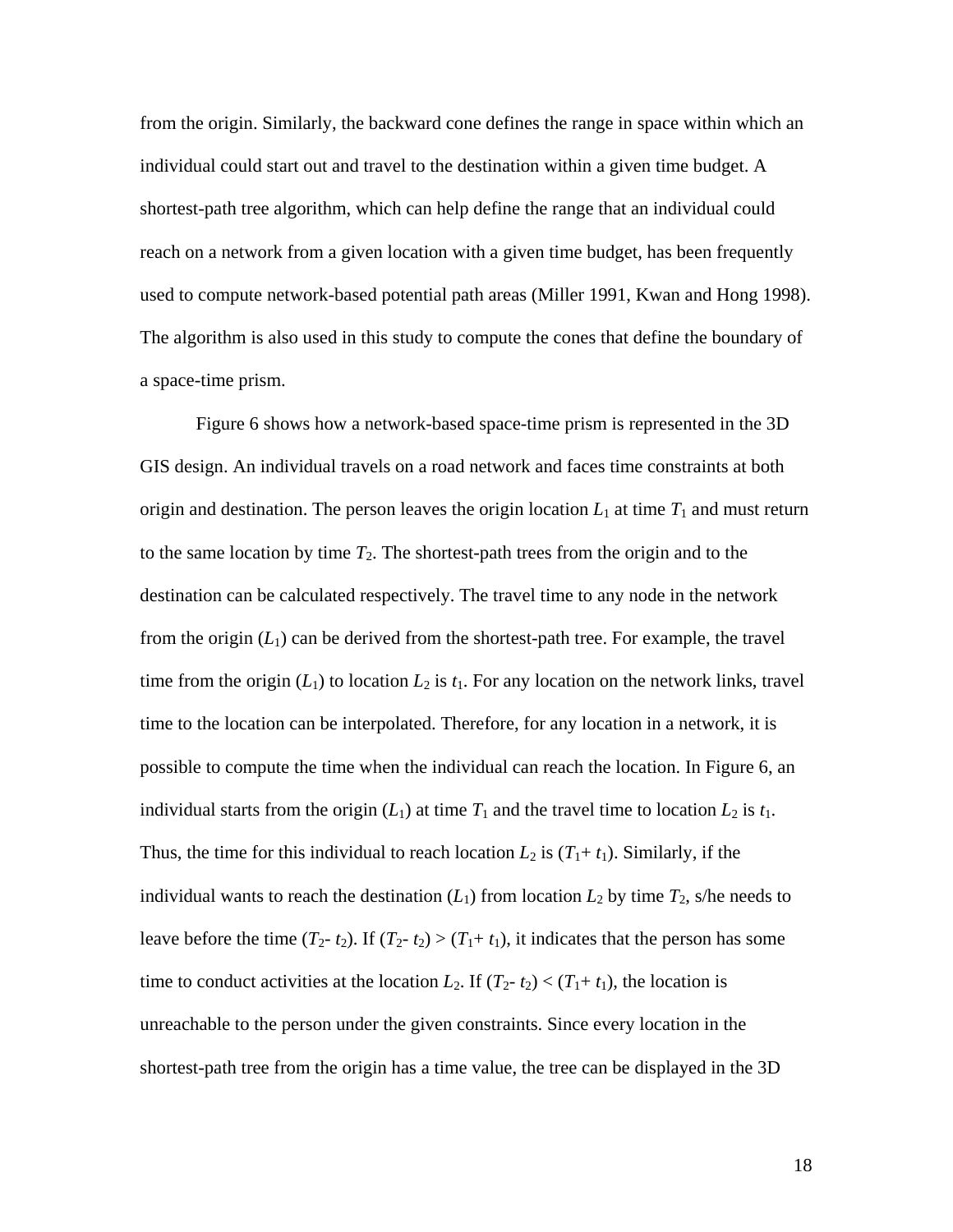space-time system. The light gray lines in Figure 6 show the shortest-path tree from the origin and they represent the forward cone of the prism. The darker gray lines represent the shortest-path tree to the destination and they show the backward cone of the prism. Spatio-temporal line features are used to represent these lines. Therefore, a networkbased cone is a collection of spatio-temporal line features in the 3D GIS design. For each node in the network where the time value from the backward cone is greater than that from the forward cone, i.e.,  $(T_2-t_2) > (T_1+t_1)$ , a vertical spatio-temporal line is created at the location, starting at  $(T_1 + t_1)$  and ending at  $(T_2 - t_2)$  along the time axis. The length of this line indicates the time duration that the person can stay at the location to carry out activities. A set of vertical spatio-temporal lines therefore is used to represent a spacetime prism (thick black vertical lines in Figure 6). The two cones, along with the vertical spatio-temporal lines, depict the feasible space-time extent in physical space that can be visited by the individual for potential activities.

An adjusted space-time prism for virtual activities is a subset of a conventional space-time prism that portrays the opportunities to an individual for accessing virtual space and conducting virtual activities. It is derived from intersecting a conventional space-time prism with the space-time life paths of the access channels to virtual space. Two types of space-time life paths are discussed in section 2.2: space-time life lines for wired access channels and space-time life cylinders for wireless access channels. They are represented as spatio-temporal line features and spatio-temporal 3D features respectively in the GIS design (Figure 7a). For a wired access channel, such as a fixed Internet portal, a vertical spatio-temporal line is created at that location (e.g., at location *L*1 in Figure 7a). The two ends of the line indicate the operation hours of the facility. For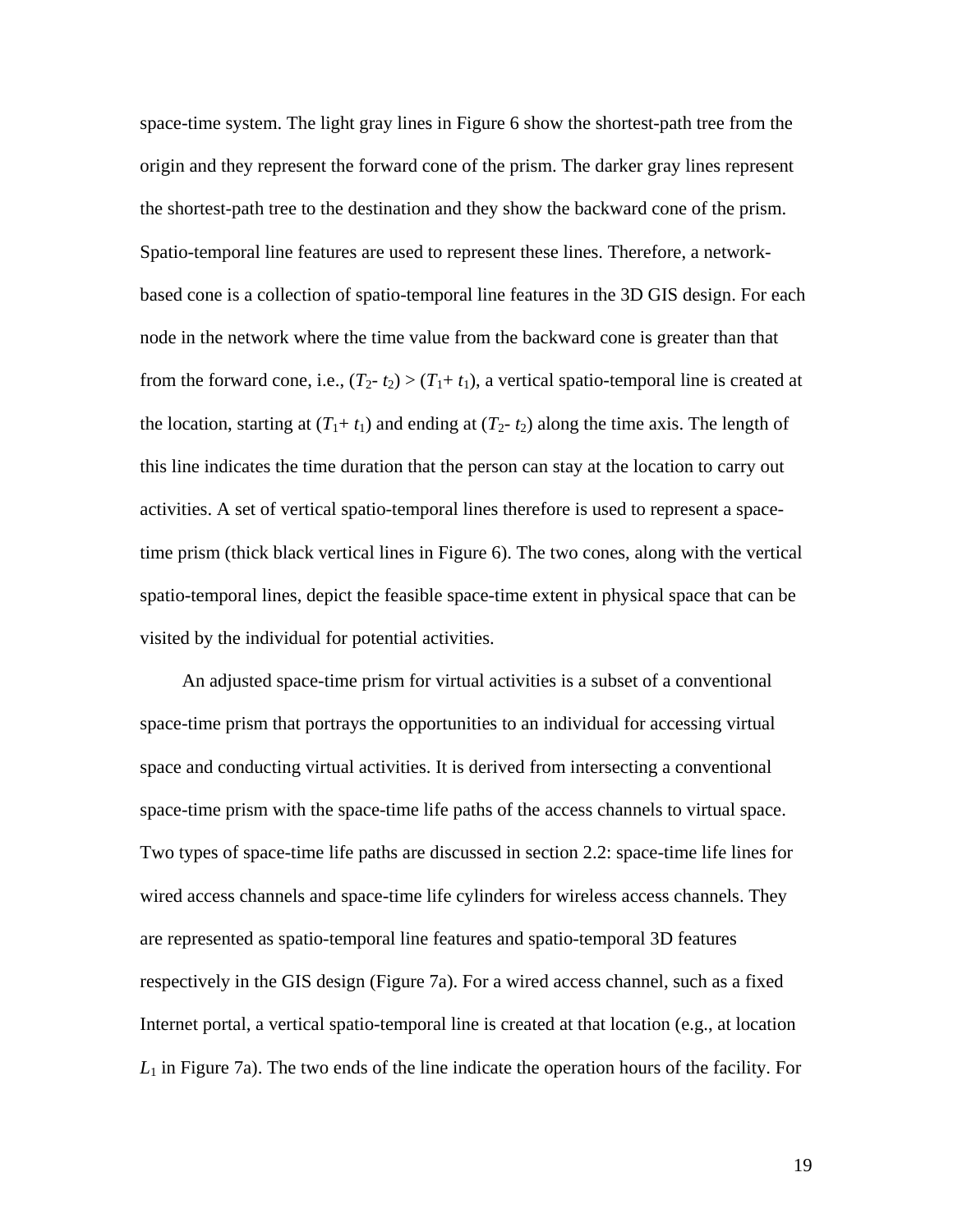example, the wired access channel at location  $L_1$  is available from  $t_1$  to  $t_2$ . For a wireless access channel, such as a wireless network service area, a spatio-temporal 3D feature is used to portray its availability in space and time. In this study, it is assumed that the shape of the service area does not change over time. Therefore, the spatio-temporal 3D feature for a space-time life cylinder can be represented by extruding the shape of a service area in the 2D plane along the time dimension according to the operation hours of the access channel. With representations of space-time life paths for virtual space access channels, space-time prisms for virtual activities can be derived by intersecting spacetime life paths with conventional space-time prisms (Figure 7b). Those spatio-temporal lines, which overlap with space-time life lines or fall within space-time life cylinders, indicate where and when an individual can reach virtual space access channels and conduct virtual activities. This subset of vertical spatio-temporal lines from a conventional space-time prism is used to represent the prism for virtual activities.

*3.3. Exploration of potential interactions through spatio-temporal relationships of prisms*  A space-time prism depicts feasible opportunities in space and time that are available to an individual to conduct potential activities. In order to identify potential interactions between individuals, we need to examine the spatio-temporal relationships of prisms between individuals. This requires the development of analysis functions in the spatiotemporal GIS design to help identify the spatio-temporal patterns of prisms. Since vertical spatio-temporal lines are used in this study to represent prisms for both physical and virtual activities, the analysis functions can be implemented by examining the spatio-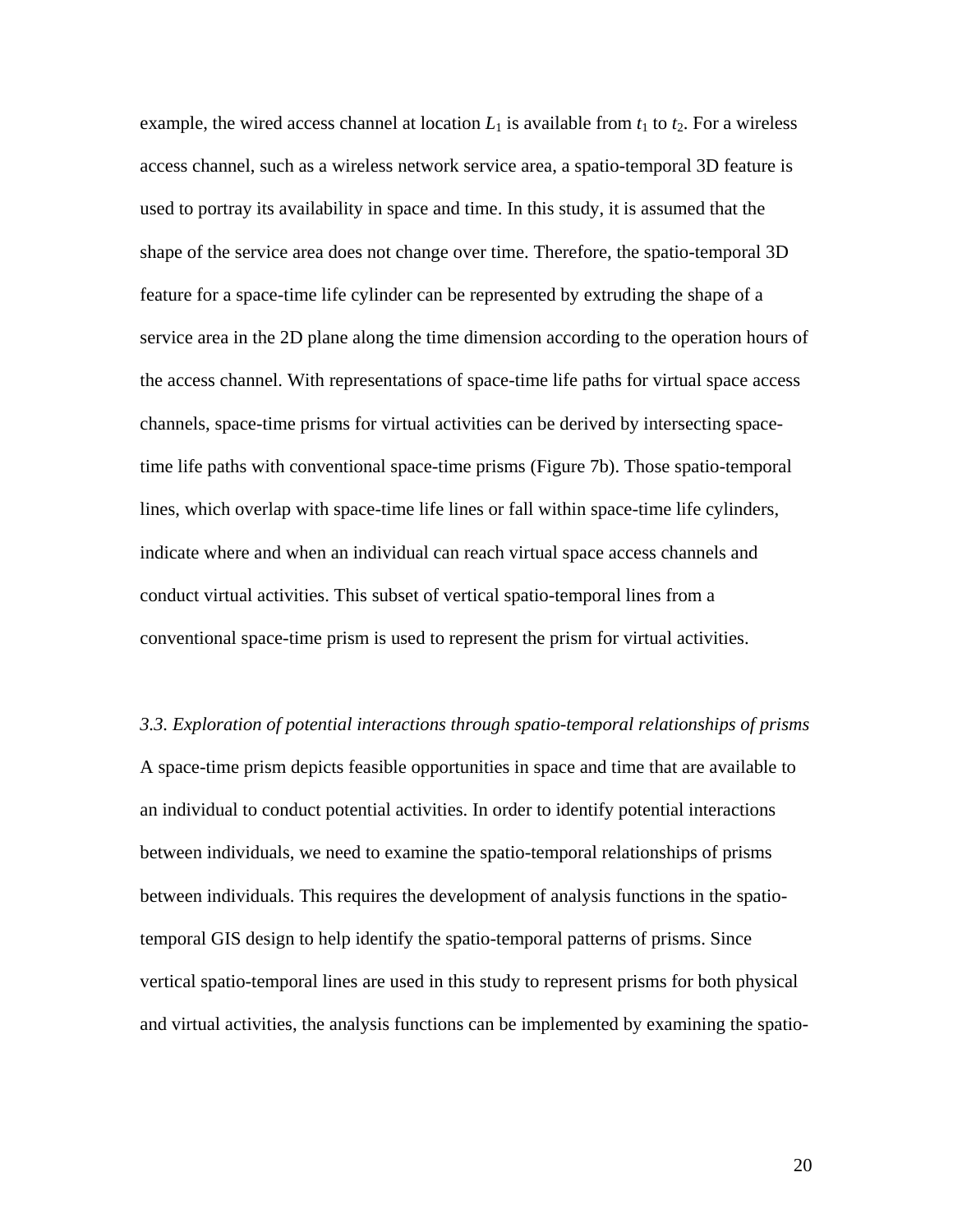temporal line features according to the four spatio-temporal relationships discussed in section 2.3.

If two prisms overlap with each other in the 3D GIS environment, the result will be a new set of vertical spatio-temporal lines representing feasible opportunities between the individuals to carry out potential SP interactions (i.e., co-existence relationship). If two prisms overlap on the 2D spatial dimensions, but not on the time dimension, we have a co-location in space relationship between the prisms. In other words, one individual visits a location first and the other individual visits the same location at a later time. The two individuals, therefore, can carry out potential AP interactions. For potential ST and AT interactions, tele-presence is involved and the adjusted prisms for virtual activities are required in the analysis. Identification of potential ST interactions (i.e., co-location in time relationship) involves a process of determining whether different sets of vertical spatio-temporal lines overlap on the time dimension. The overlapping time period is determined by comparing the minimum and maximum time values (i.e., begin time and ending time) of the spatio-temporal lines representing the prisms for virtual activities. The subset of each prism falling within the overlapped time period then is extracted to form a new set of vertical spatio-temporal lines. The result portrays the potential ST interaction opportunities among the individuals.

The relationship of no co-location in either space or time describes the spatiotemporal pattern of individuals engaging in AT interactions. If an individual has an opportunity to access virtual space after another individual initiates an AT interaction, they can participate in potential AT interactions. In other words, if the time span of an individual's prism for virtual activities falls at least partially after the minimum time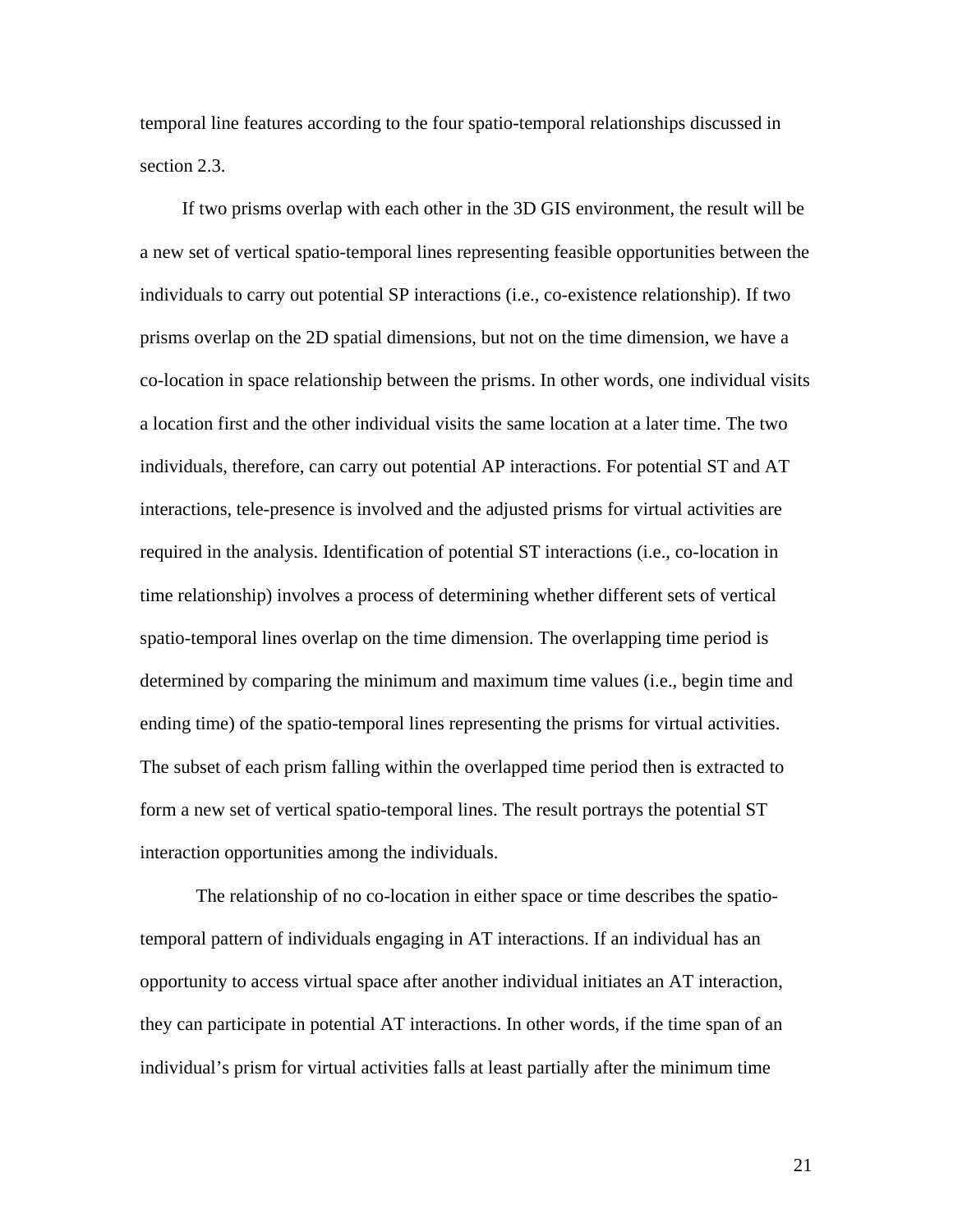value of another prism of an individual who initiates an AT interaction, the two individuals will be able to engage in AT interactions. Again, by comparing the vertical spatio-temporal lines representing different prisms, we can determine the minimum time value in the prism of a potential AT interaction initiator and extract portions of other prisms falling after the time value. The extracted sets of vertical spatio-temporal lines portray the feasible opportunities for the individuals to engage in potential AT interactions with the initiator.

### **4. A prototype system implementing the design**

With the adjusted space-time prism concept and the spatio-temporal GIS design proposed in this study, a GIS prototype system is developed to test the concepts and the GIS design. ArcGIS and ArcObjects are chosen as the development environment in this study because the ArcScene module in ArcGIS supports representation and visualization of 3D spatial features and ArcObjects offers a programming environment to develop new spatio-temporal analysis functions. By using *z* values for the time dimension, the ArcScene is adapted to simulate the space-time framework of time geography. Therefore, spatio-temporal point and line features are represented as point and line features with *z* values respectively, and spatio-temporal 3D features are represented as MultiPatch features in ArcGIS.

Road network of Knox County, Tennessee, is used in the prototype system. All travels and activities are assumed to take place on the road network. The prototype system supports the generation of spatio-temporal features (e.g., computing space-time prisms for individuals and creating space-time life lines and cylinders for virtual space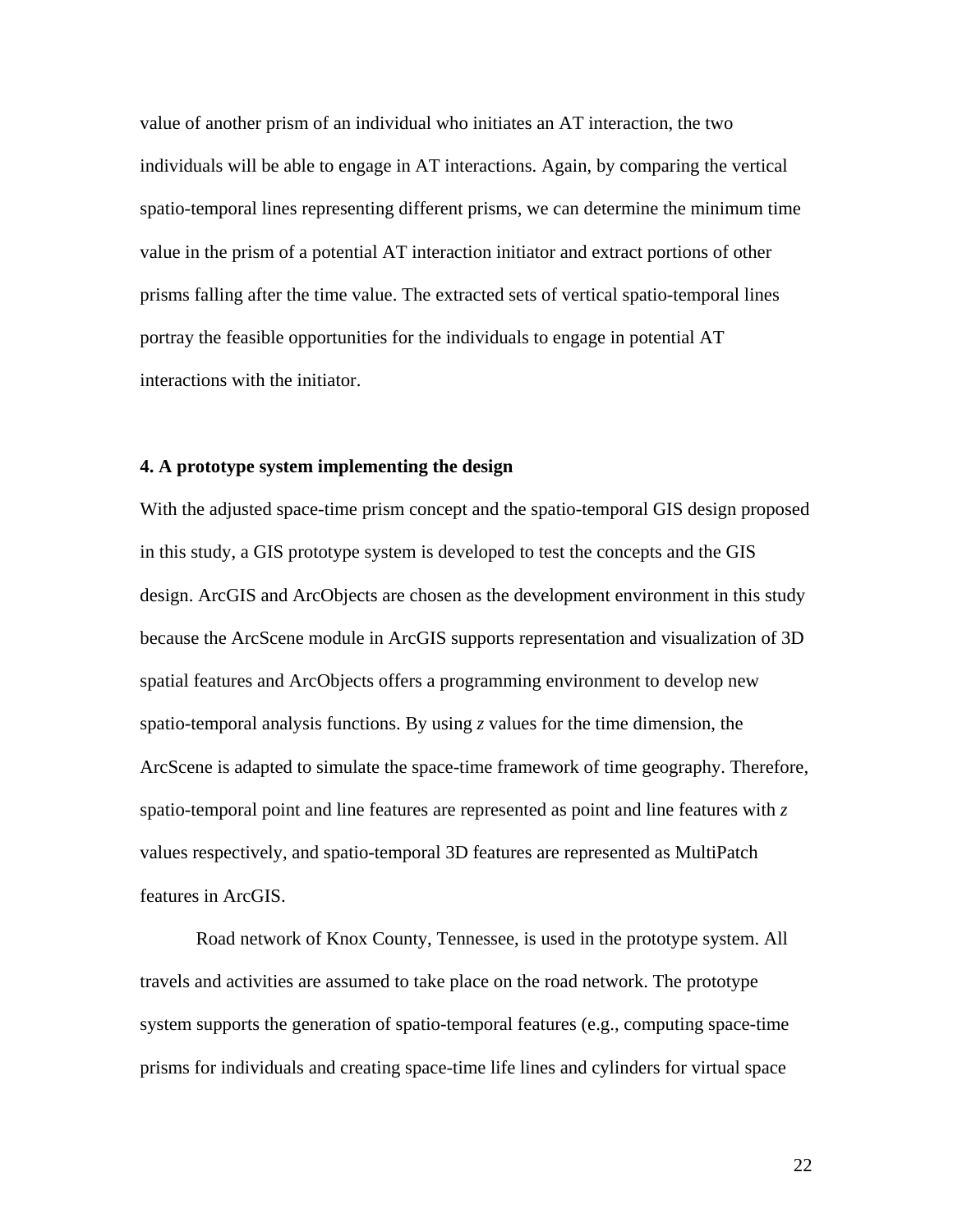access channels), visualization of spatio-temporal features and their interactions, and analysis of spatio-temporal relationships of prisms.

### *4.1. Creating network-based conventional space-time prisms*

The prototype system provides interfaces to create conventional space-time prisms based on a road network under a set of user-specified space-time constraints. Dijkstra's shortest path algorithm is implemented in the prototype system to search for shortest paths using the *ForwardStar Class* in ArcObjects (Zeiler 2002). Figure 8 shows a space-time prism, with both forward and backward cones created by the prototype system, for an individual who plans to leave the origin location at 3:00PM and would like to be at the destination by 3:20PM under an assumed average travel speed of 15 mph. The forward cone is shown with red lines and the backward cone is shown with green lines. The prism is represented with vertical purple lines confined by the two cones. The purple lines indicate where the individual can visit under the constraints, and the length of each purple line indicates how long s/he can stay at that location to conduct activities.

*4.2.* Creating space-time life paths and space-time prisms for virtual activities To derive adjusted space-time prisms, the system requires space-time life paths representing the access channels to virtual space besides the conventional prisms. Wired accesses, such as landline phones and fixed Internet ports, are stored as point features. Wireless accesses, such as cellular phone service areas and wireless computer network coverages, are represented as polygon features in GIS (see Figure 9a). Based on the operation hours of these virtual space access channels, the GIS prototype system creates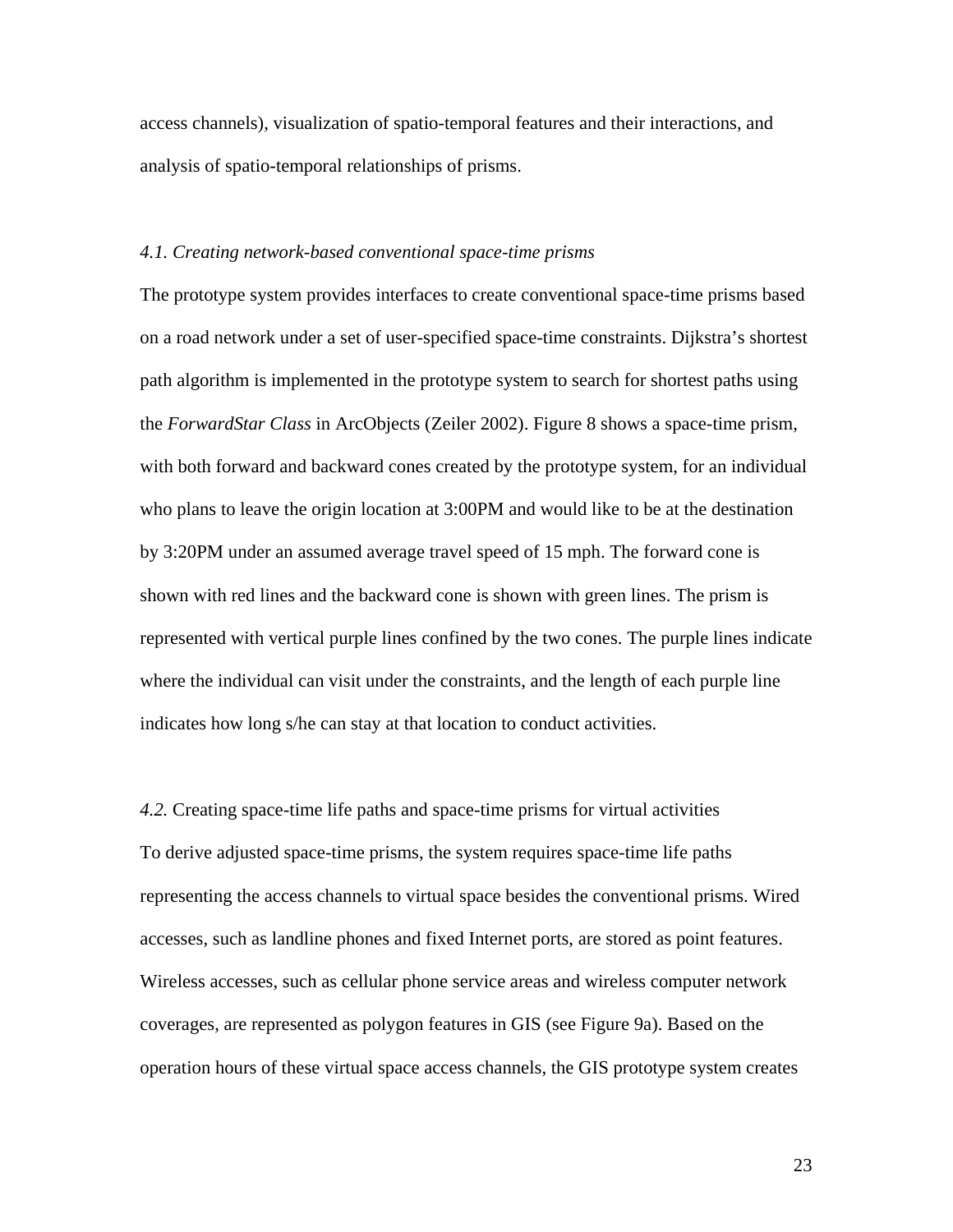spatio-temporal features for their space-time life paths by extruding these features along the time dimension according to their operation hours. Subsequently, space-time life lines of wired accesses are represented as vertical spatio-temporal line features and space-time life cylinders of wireless accesses are represented as spatio-temporal 3D features (see Figure 9b).

An adjusted space-time prism is a subset of a conventional space-time prism that has access channels to virtual space. This subset can be generated by intersecting the space-time life lines/cylinders of virtual space access channels with the conventional space-time prism. In the prototype system, this operation is performed by intersecting a set of spatio-temporal line features (a conventional prism) with another set of spatiotemporal line features (space-time life lines of wired accesses) or a spatio-temporal 3D features (space-time life cylinders of wireless accesses). Figure 9c displays adjusted space-time prisms generated from wired accesses and wireless accesses respectively (shown as red line segments in the figure).

*4.3. Exploring human interactions through spatio-temporal relationships of prisms*  The GIS prototype system also includes analysis functions to identify spatio-temporal relationships between prisms. They can be used to explore different types of potential human interactions. Figure 10 offers examples illustrating each of the four types of interactions. Figure 10a shows an example of potential SP interactions between the prisms of two individuals. The red lines represent the result of intersection between the two prisms. They indicate the spatio-temporal extents of potential opportunities for SP interactions (e.g., a face-to-face meeting) between the two individuals. Figure 10b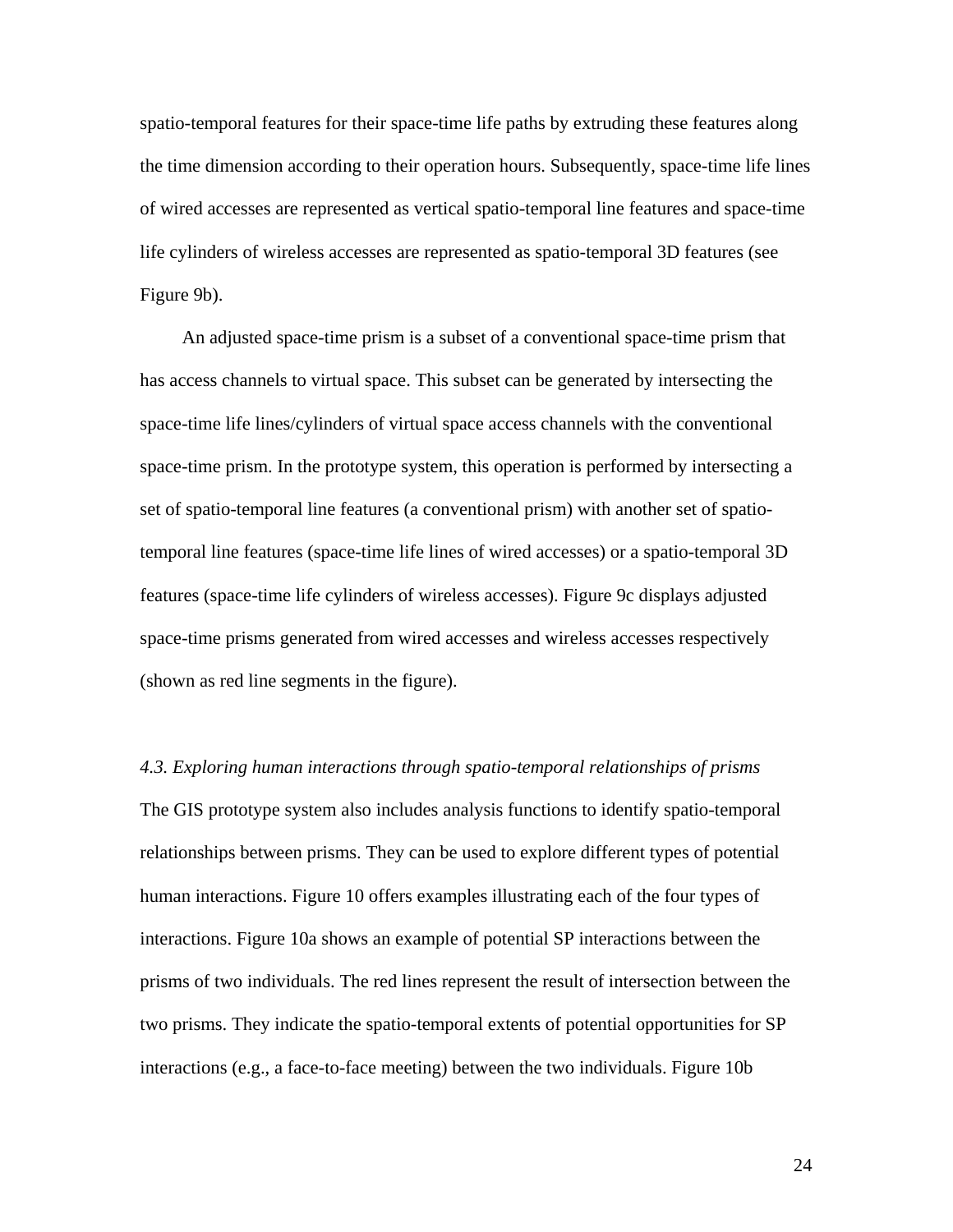illustrates an example for potential AP interactions. With prisms of an initiator and a receiver of AP interactions, the analysis function looks for overlaps in space between the prisms (i.e., co-location in space) and finds locations at which the time values in the receiver's prism are after those of the initiator's. All feasible locations are stored in a new point feature class as the result. The attribute table of the result layer contains two extra fields, which can be used as foreign keys to link each record in the result layer (i.e., a feasible location) to records in the two individuals' prisms (i.e., vertical spatio-temporal line features at the same location). Therefore, the spatio-temporal characteristics of the two individuals' possible stays at a feasible location can be retrieved from their prisms and used for further investigations. For example, the initiator of a potential AP interaction can stay at a particular location for five minutes while the potential receiver can stay at the same location for one minute. If an AP interaction requires both participants to stay at the location for at least two minutes, this location then is infeasible for this interaction. Figure 10c displays a case for potential ST interactions that require adjusted space-time prisms in the analysis. The GIS prototype system can find co-location in time relationship of the adjusted prisms by identifying the overlapping parts of the prisms for virtual activities along the time dimension. The red lines in this figure indicate the potential opportunities for ST interactions (e.g., phone calls) between the individuals. Finally, Figure 10d shows a case for potential AT interactions with prisms for virtual activities. GIS analysis function in the prototype system finds the minimum time value in the prism of the initiator and identifies the subset in the prism of the receiver that is eligible for potential AT interactions (i.e., the red lines shown in Figure 10d).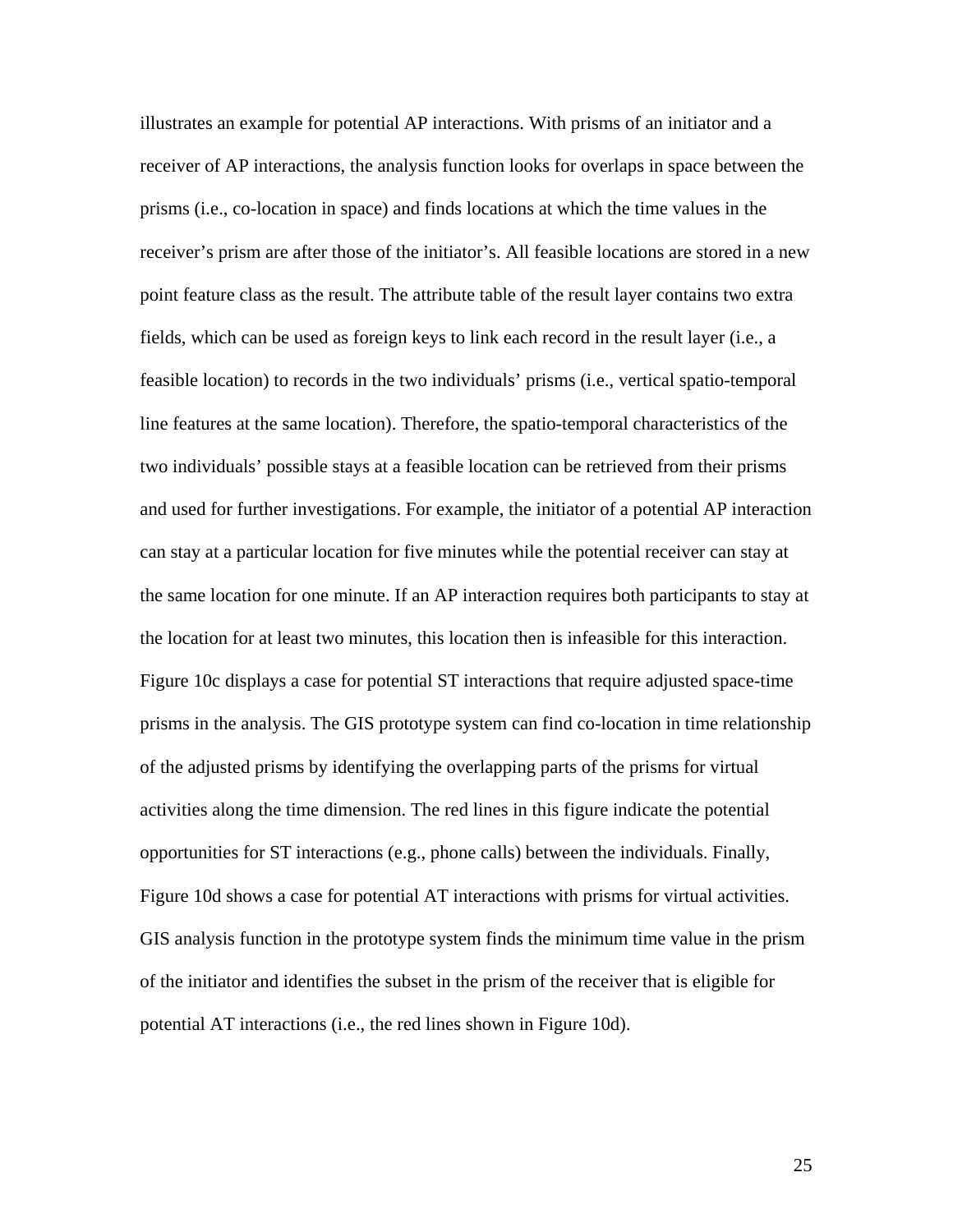### **5. Conclusions**

Virtual space enabled by ICT enhances our capabilities to conduct activities in more flexible and timely ways. Tele-presence in virtual space helps us overcome the barrier of physical distance and allows us to participate in activities and interact with others remotely. Potential human activities available for an individual are greatly expanded with these new interaction modes. The space-time prism concept of Hägerstrand's time geography, which provides an effective framework to identify potential human activities in physical space, is insufficient to deal with activities and interactions taking place in virtual space. Based on a proposed conceptual framework that defines the relationships between physical space and virtual space, this study provides an adjusted space-time prism concept to investigate potential virtual activity opportunities, focusing on virtual space access channels in physical space. A spatio-temporal GIS design is then developed to incorporate the adjusted space-time prism concept in a 3D GIS environment. The study also implements a prototype system based on the GIS design. The prototype system demonstrates the feasibility of the proposed GIS design and provides useful analysis functions to explore the potential opportunities of human activities and interactions in today's society.

The GIS design and prototype system developed from this study can be applicable to many studies related to human activities. For example, accessibility studies can use this system to examine the potential activity and interaction opportunities for an individual due to the use of ICT. The results from the analysis functions in the system can offer insights on re-examining the meaning of accessibility in the information age. Location-based services is another field that can benefit from this GIS design. Space-time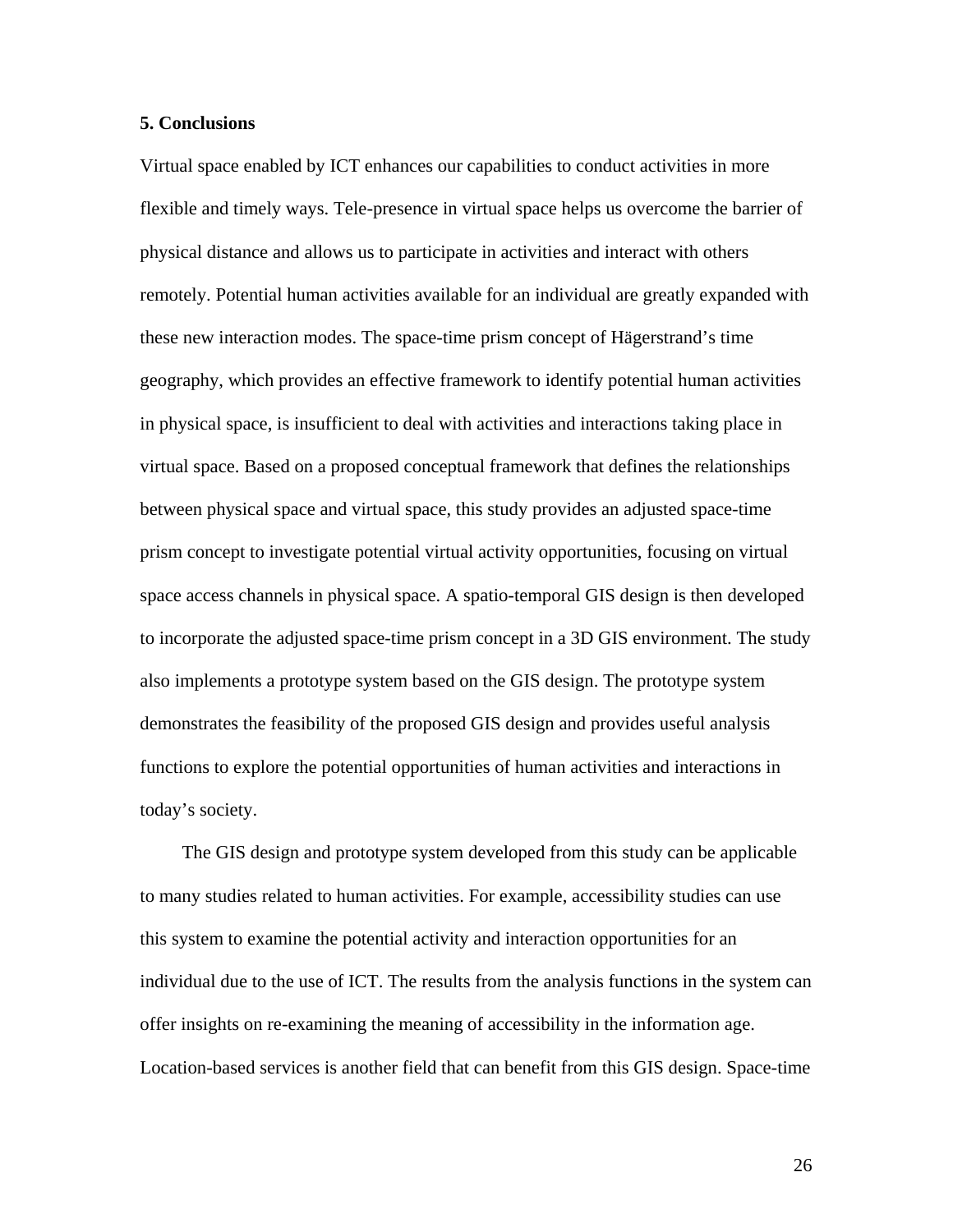prisms can help identify the potential activities available to individuals with different space and time constraints. The analysis functions of spatio-temporal relationships between prisms further provide methods to identify interaction opportunities between people. The analysis results can provide useful information to help plan and schedule location-based activities and services for individuals.

In today's society, activities can take place in either physical or virtual space and they interact and intertwine to fulfil each individual's needs and form a complex social system. The adjusted space-time prism concept proposed in this paper presents our initial effort to understand human activities in physical and virtual spaces and their complex interactions. According to the conceptual framework of relationships of physical space and virtual space illustrated in Figure 2, we can see that activities in virtual space are constrained by both the distribution of virtual space access channels in physical space (e.g., wireless network service areas) and conditions in virtual space (e.g., operation hours of an online class registration service). The adjusted space-time prism concept offers an effective method to identify access channels for potential virtual activities. Further effort is needed to investigate what are the constraints in virtual space and how they interact with access channels to impact an individual's opportunities of conducting virtual activities. Because transmitting information in virtual space takes far less time than in physical space, boundaries defining the opportunities in virtual space are no longer prisms in shape. Then, what is a logical form to represent the opportunities in virtual space under constraints and how can we represent it in GIS and develop functions to facilitate relevant analysis? This study can be extended to answer these research questions in the future. The conceptual framework also indicates that virtual activities can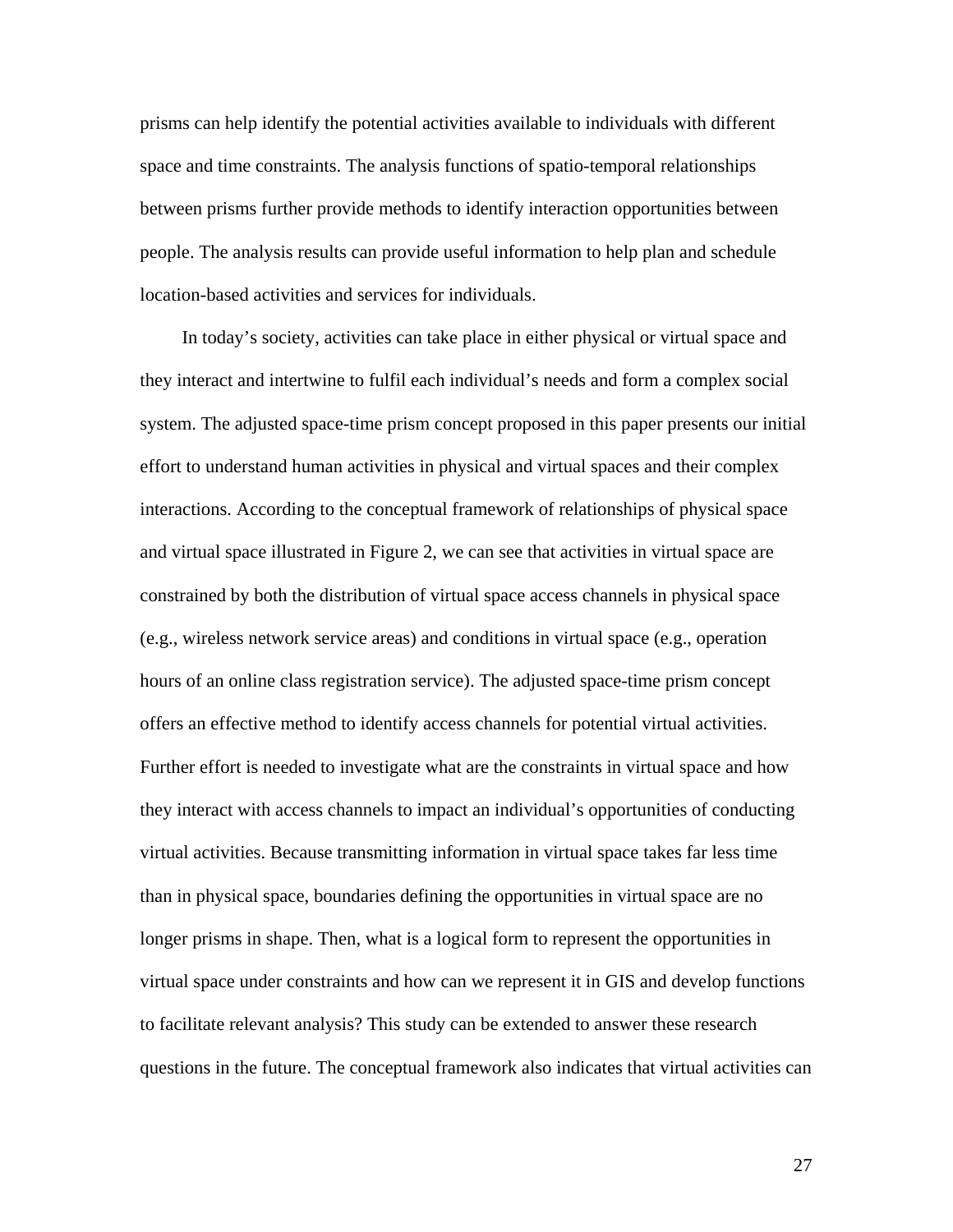bring information to physical space and impact the pattern of physical activities. Researchers have found that virtual activities can have different effects on physical activities, including substitution, complementarity, modification, and neutrality (Salomon 1986, 1998, Mokhtarian 1990, Mokhtarian and Meenakshisundaram 1999). Activities are not independent to each other. Activities in physical space and virtual space intertwine to assist people in fulfilling goals in their daily lives. Therefore, it is nature to look into activities with their interrelationships rather than treat them individually. Although efforts have been made to implement the space-time path concept to effectively represent individual physical and virtual activities (Yu 2006) and the space-time prism concept to identify potential activity opportunities in GIS, modelling and representing the interrelationships between activities, especially between physical activities and virtual activities, remains a big challenge in the research field. A breakthrough will offer an effective and useful tool for researchers to investigate the relationships between physical and virtual activities and an opportunity to better understand spatio-temporal characteristics of human activities in the information age.

### **References**

- ADAMS, P., 1995, A Reconsideration of Personal Boundaries in Space-time. *Annals of the Association of American Geographers*, **85**, 267-285.
- ADAMS, P., 2000, Application of a CAD-based Accessibility Model. In *Information, Place, and Cyberspace Issues in Accessibility* (edited by D. Janelle and D. Hodge, Berlin: Springer) 217-239.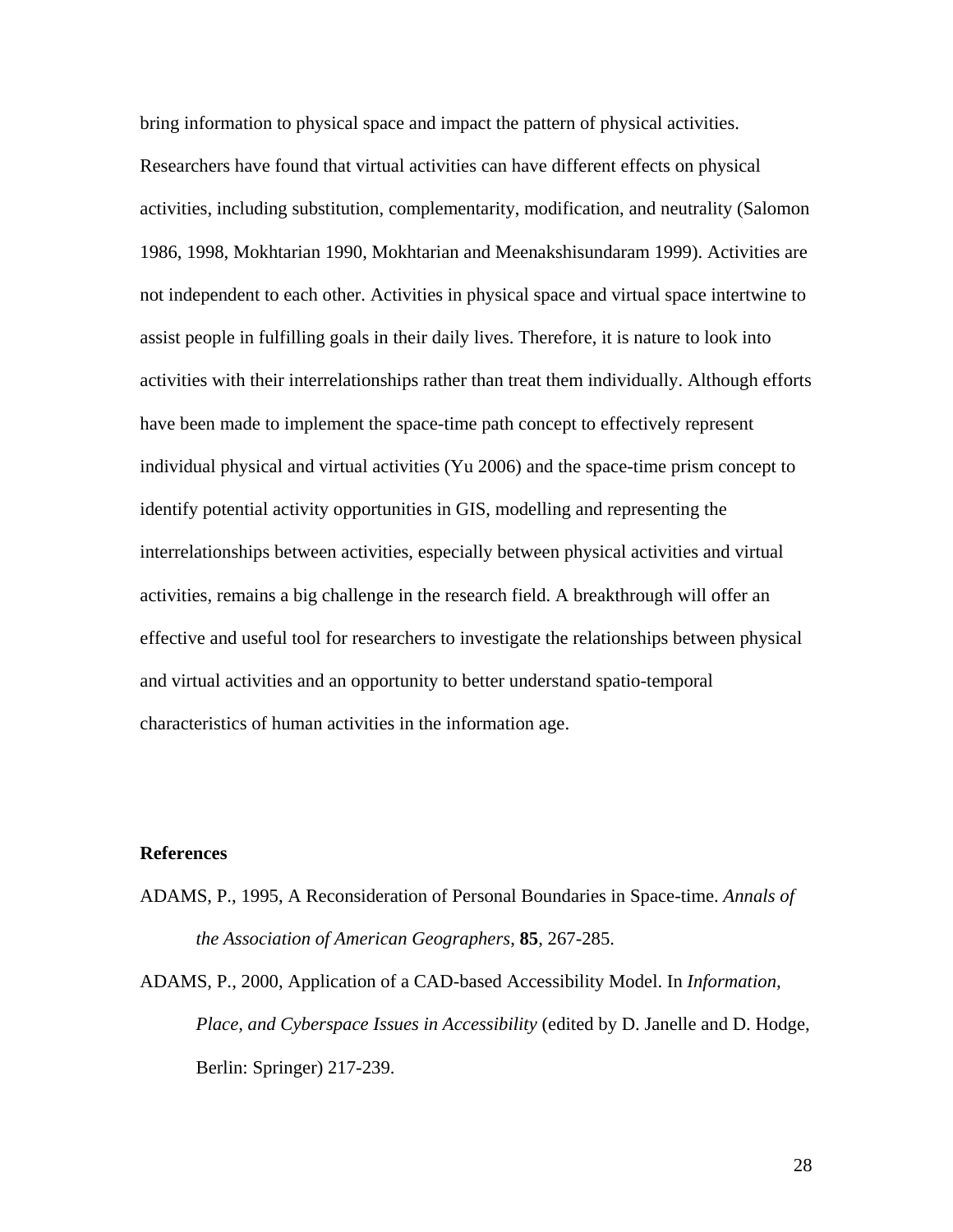ARMSTRONG, M., 1988, Temporality in Spatial Databases. In *Proceedings: GIS/LIS'88*, **2**, 880-889.

- BATTY, M. and MILLER, H., 2000, Representing and Visualizing Physical, Virtual and Hybrid Information Spaces. In *Information, Place, and Cyberspace Issues in Accessibility* (edited by D. Janelle and D. Hodge, Berlin: Springer) 133-146.
- CARLSTEIN, T., 1982, *Time Resources, Society and Ecology* (London: George Allen and Unwin).
- CARLSTEIN, T., PARKES, D. and THRIFT, N., (eds.), 1978, *Timing Space and Spacing Time (Vol. 2): Human Activity and Time Geography* (New York: John Wiley & Sons).
- ELLEGÅRED, K., 1999, A time-geographical Approach to the Study of Everyday Life of Individuals – A Challenge of Complexity. *GeoJournal*, **48**, 167-175.
- GOLLEDGE, R. and STIMSON, R., 1997, *Spatial Behavior: A Geographic Perspective* (New York: The Guilford Press).
- HÄGERSTRAND, T., 1970, What about People in Regional Science? *Papers of the Regional Science Association*, **24**, 1-12.
- HANSON, S., 1995, Getting There: Urban Transportation in Context. In *The Geography of Urban Transportation* (edited by S. Hanson, New York: The Guilford Press) 3- 25.
- HARVEY, A. and MACNAB, P., 2000, Who's up? Global Interpersonal Accessibility. In *Information, Place, and Cyberspace Issues in Accessibility* (edited by D. Janelle and D. Hodge, Berlin: Springer) 147-170.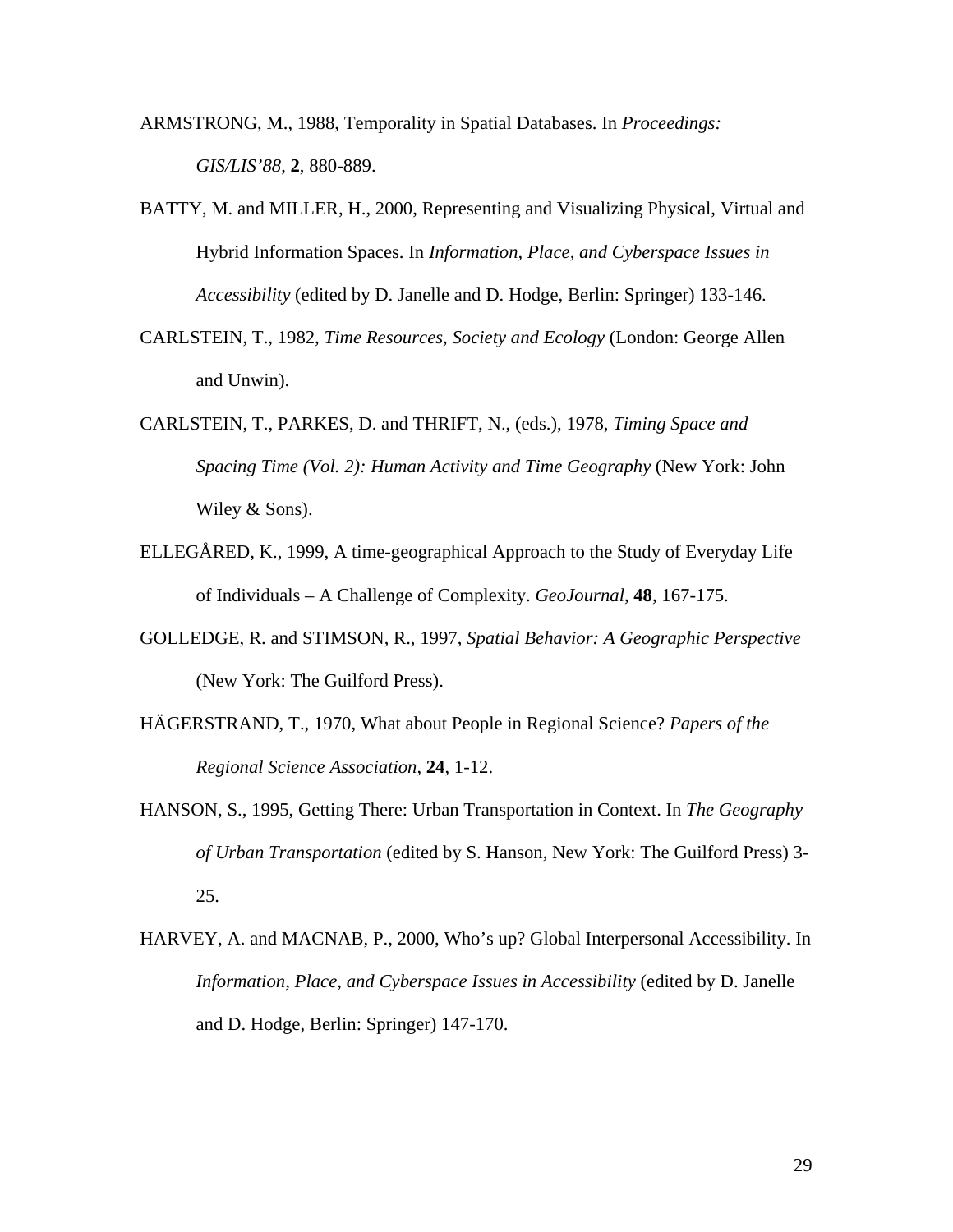- INTERNATIONAL TELECOMMUNICATION UNION, 2006, Available online at www.itu.int/ITU-D/ict/statistics/. (Accessed 4<sup>th</sup> January, 2006)
- INTERNET SYSTEMS CONSORTIUM, 2006, Available online at www.isc.org/index.pl?/ops/ds/. (Accessed  $4<sup>th</sup>$  January, 2006)
- JANELLE, D., 1995, Metropolitan Expansion, Telecommuting, and Transportation. In *The Geography of Urban Transportation* (edited by S. Hanson, New York: The Guilford Press) 407-434.
- JANELLE, D. and HODGE, D. (eds.), 2000, *Information, Place, and Cyberspace Issues in Accessibility* (Berlin: Springer).
- KIM, H.-M. and KWAN, M.-P., 2003, Space-time Accessibility Measures: A Geocomputational Algorithm with a Focus on the Feasible Opportunity Set and Possible Activity Duration. *Journal of Geographical Systems*, **5**, 71-91.
- KWAN, M.-P., 2000, Human Extensibility and Individual Hybrid-Accessibility in Space-Time: A Multi-Scale Representation Using GIS. In *Information, Place, and Cyberspace Issues in Accessibility* (edited by D. Janelle and D. Hodge, Berlin: Springer) 241-256.
- KWAN, M.-P. and HONG, X., 1998, Network-Based Constraints-Oriented Choice Set Formation Using GIS. *Geographical Systems*, **5**, 139-162.
- LANGRAN, G., 1992, *Time in Geographic Information Systems* (Bristol: Taylor & Francis).
- LANGRAN, G. and CHRISMAN, N., 1988, A Framework for Temporal Geographic Information. *Cartographic*, **25**, 1-14.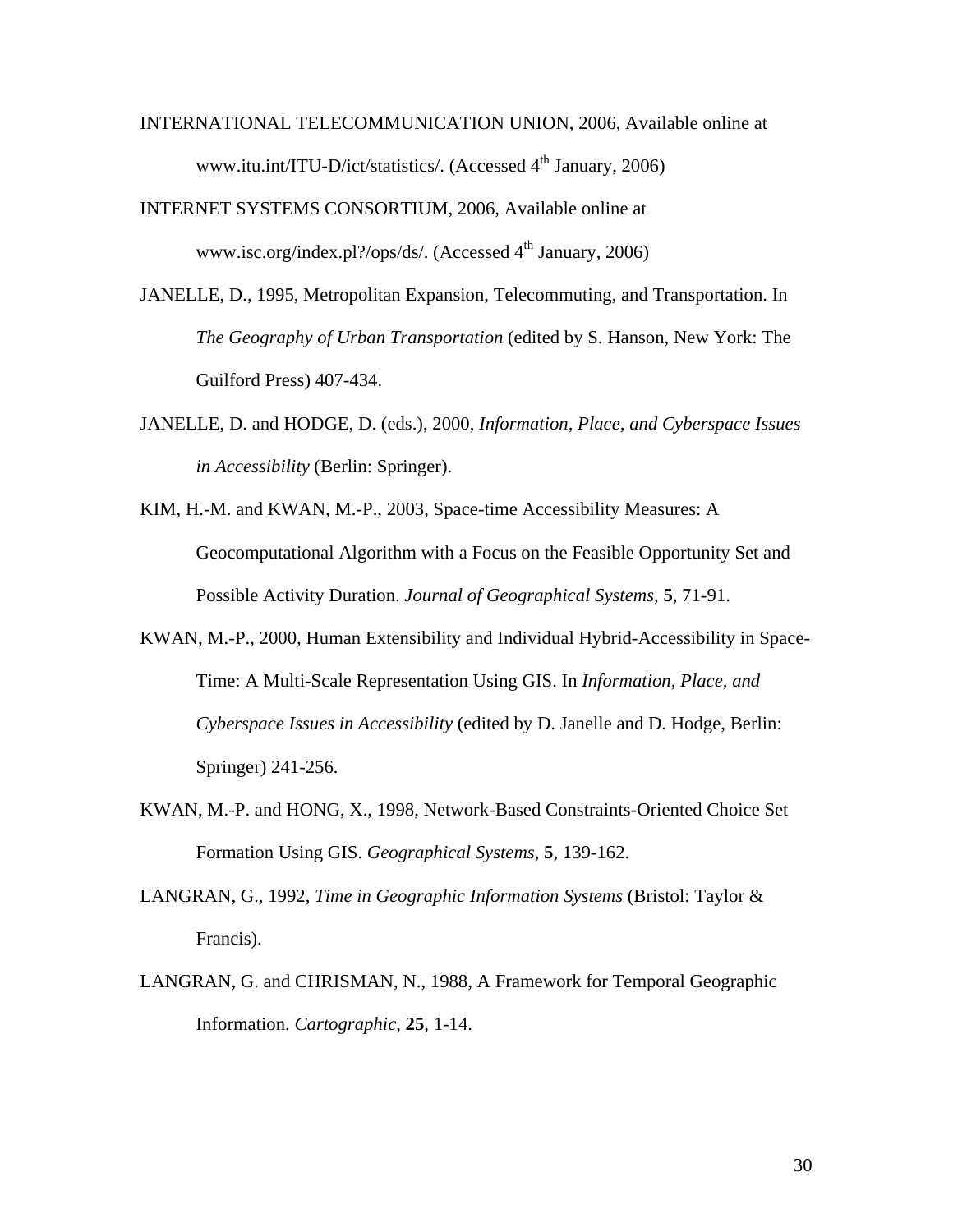- LENNTORP, B., 1976, *Paths in Space-Time Environments: A Time Geographic Study of Movement Possibilities of Individuals. Lund Studies in Geography B: Human Geography* (Lund: Gleerup).
- MILLER, H., 1991, Modeling Accessibility Using Space-time Prism Concepts Within Geographical Information Systems. *International Journal of Geographical Information Systems*, **5**, 287-301.
- MILLER, H., 1999, Measuring space-time accessibility benefits within transportation networks: Basic theory and computational methods. *Geographical Analysis*, **31**, 187–212.
- MILLER, H., 2003, Travel Chances and Social Exclusion. Resource paper in  $10^{th}$ *International Conference on Travel Behavior Research* (Lucerne, Switzerland, 10-14<sup>th</sup> August, 2003).
- MILLER, H. and SHAW, S.-L., 2001, *Geographic Information Systems for Transportation: Principals and Applications* (New York: Oxford University Press).
- MILLER, H. and WU, Y., 2000, GIS Software for Measuring Space-Time Accessibility in Transportation Planning and Analysis. *GeoInformatica*, **4**, 141-159.
- MOKHTARIAN, P., 1990, A typology of relationships between telecommunications and transportation. *Transportation Research A*, **24**, 231-242.
- MOKHTARIAN, P. and MEENAKSHISUNDARAM, R., 1999, Beyond telesubstitution: disaggregate longitudinal structural equations modeling of communication impacts. *Transportation Research C*, **7**, 33-52.

NEGROPONTE, N., 1995, *Being Digital* (New York: A. A. Knopf).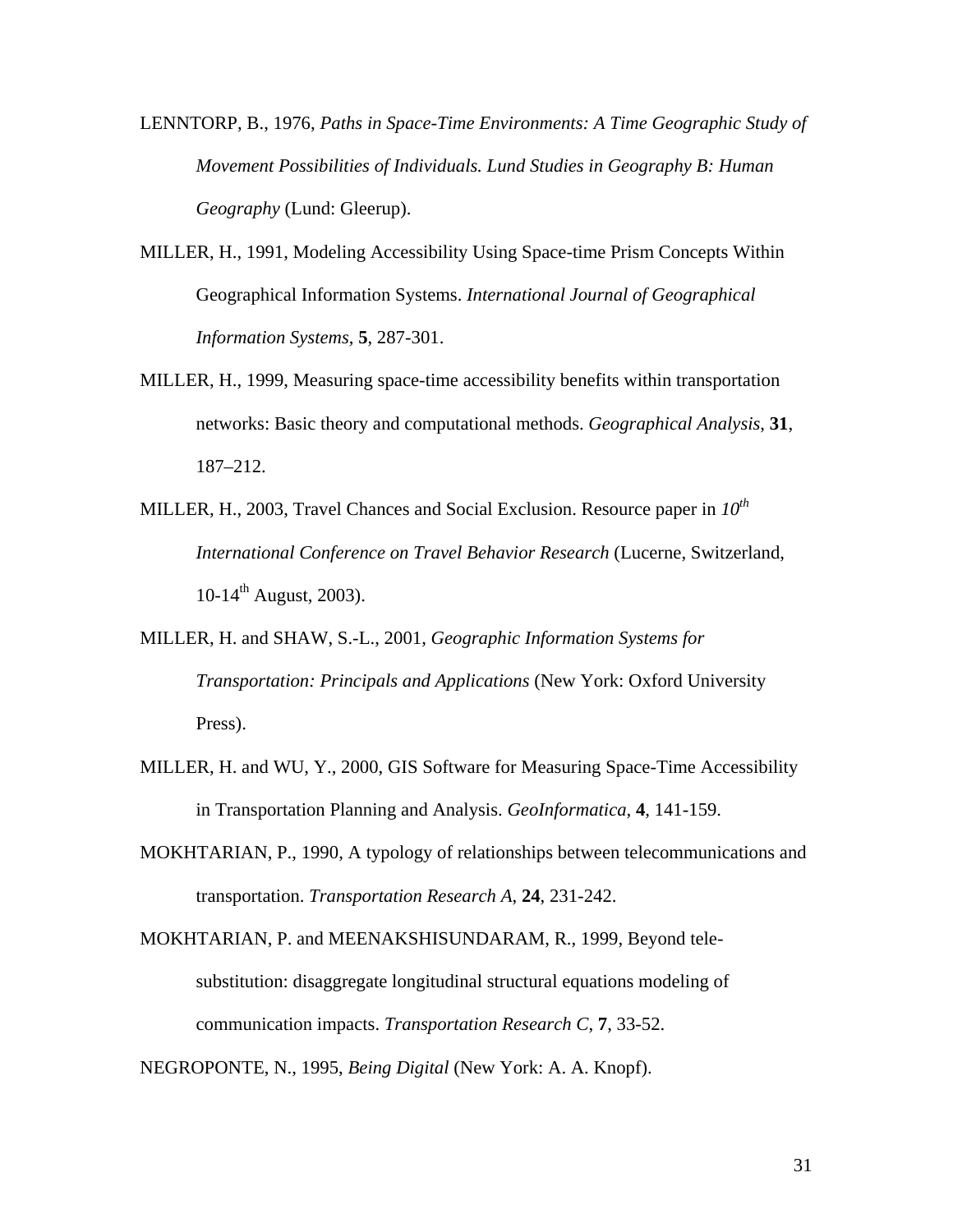PARKES, D. and THRIFT, N., 1980, *Times, Spaces and Places* (New York: John Wiley).

PEUQUET, D., 2002, *Representations of Space and Time* (New York: Guilford Press).

- PEUQUET, D. and DUAN, N., 1995, An Event-based Spatiotemporal Data Model (ESTDM) for Temporal Analysis of Geographical Data. *International Journal of Geographical Information Systems*, **9**, 7-24.
- RENOLEN, A., 2000, Modelling the Real World: Conceptual Modelling in Spatiotemporal Information System Design. *Transactions in GIS*, **4**, 23-42.
- SALOMON, I., 1986, Telecommunications and travel relationships: a review. *Transportation Research A*, **20**, 223-238.
- SALOMON, I., 1998, Technological Change and Social Forecasting: The Case of Telecommuting as a Travel Substitute. *Transportation Research C*, **6**, 17-45.
- SHEN, Q., 1998, Spatial technologies, accessibility and the social construction of urban space. *Computers, Environment and Urban Systems*, **22**, 447-464.
- SPACCAPIETRA, S., 2001, Editorial: Spatio-Temporal Data Models and Languages. *GeoInformatica*, **5**, 5-9.
- WEBER, J., 2003, Individual Accessibility and Distance from Major Employment Centers: An Examination Using Space-time Measures. *Journal of Geographical Systems*, **5**, 51–70.
- WEBER, J. and KWAN, M.-P., 2002, Bringing Time Back In: A Study on the Influence of Travel Time Variations and Facility Opening Hours on Individual Accessibility. *The Professional Geographer*, **54**, 226–240.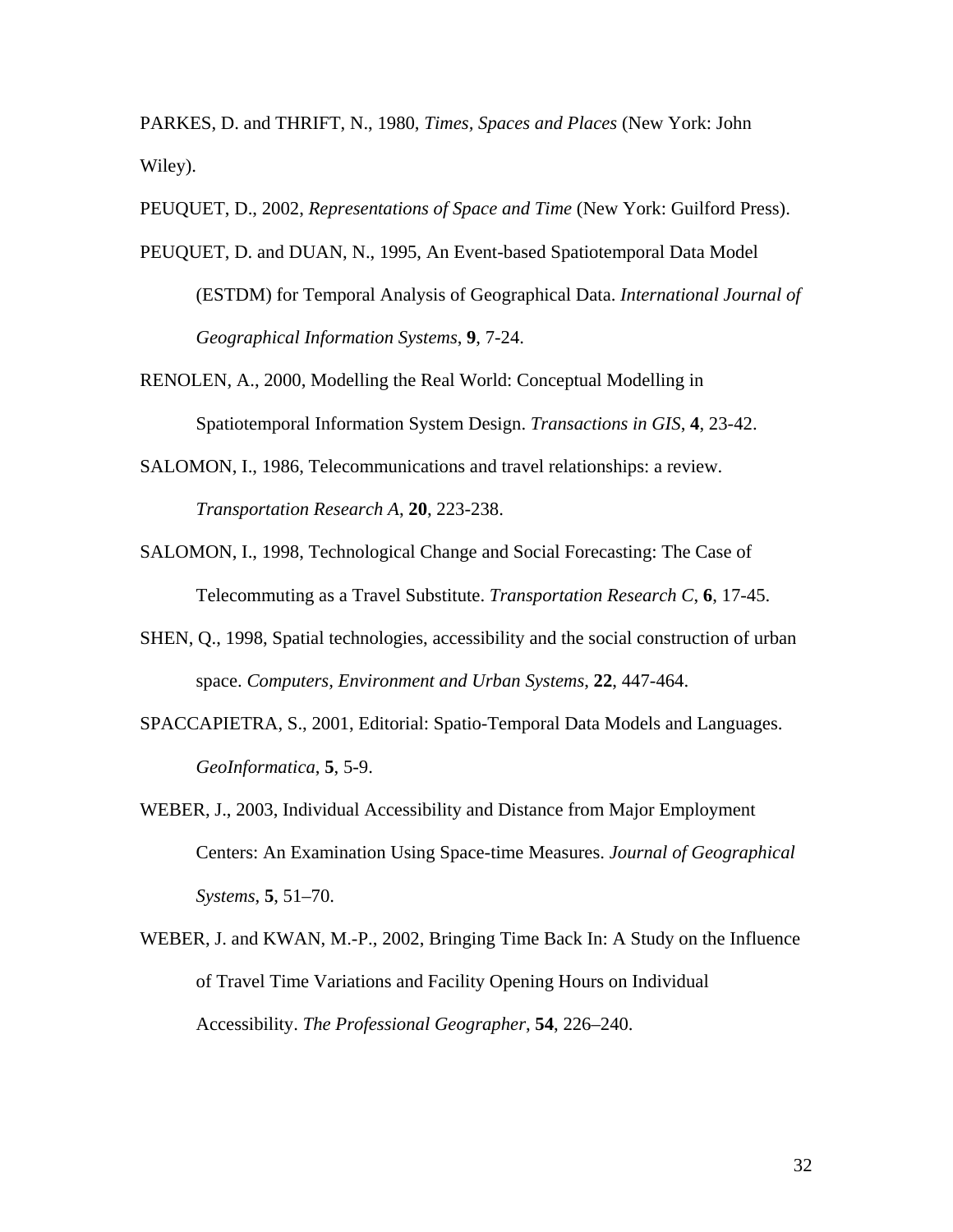- WINSTON, P., 1984, *Artificial Intelligence* (2<sup>nd</sup> Edition) (Reading, Massachusetts: Addison-Wesley).
- WORBOYS, M., 1992, A Model for Spatio-temporal Information. *Proceedings: the 5th International Symposium on Spatial Data Handling*, **2**, 602-611.
- WORBOYS, M., 1994, Object-oriented Approaches to Geo-referenced Information. *International Journal of Geographical Information Systems*, **8**, 385-399.
- YUAN, M., 1996, Modeling Semantics, Temporal, and Spatial Information in Geographic Information Systems. In *Geographic Information Research: Bridging the Atlantic* (edited by M. Craglia and H. Couclelis, London: Taylor and Francis) 334-347.
- YUAN, M., MARK, D., EGENHOFER, M. and PEUQUET, D., 2004, Extensions to geographic representations. In *A Research Agneda for Geographic Information Science* (edited by R.B. McMaster and E.L. Usery, Boca Raton, FL: CRC Press) 129-156.
- ZEILER, M., 2002, *Exploring ArcObjects* (Redlands, CA: ESRI).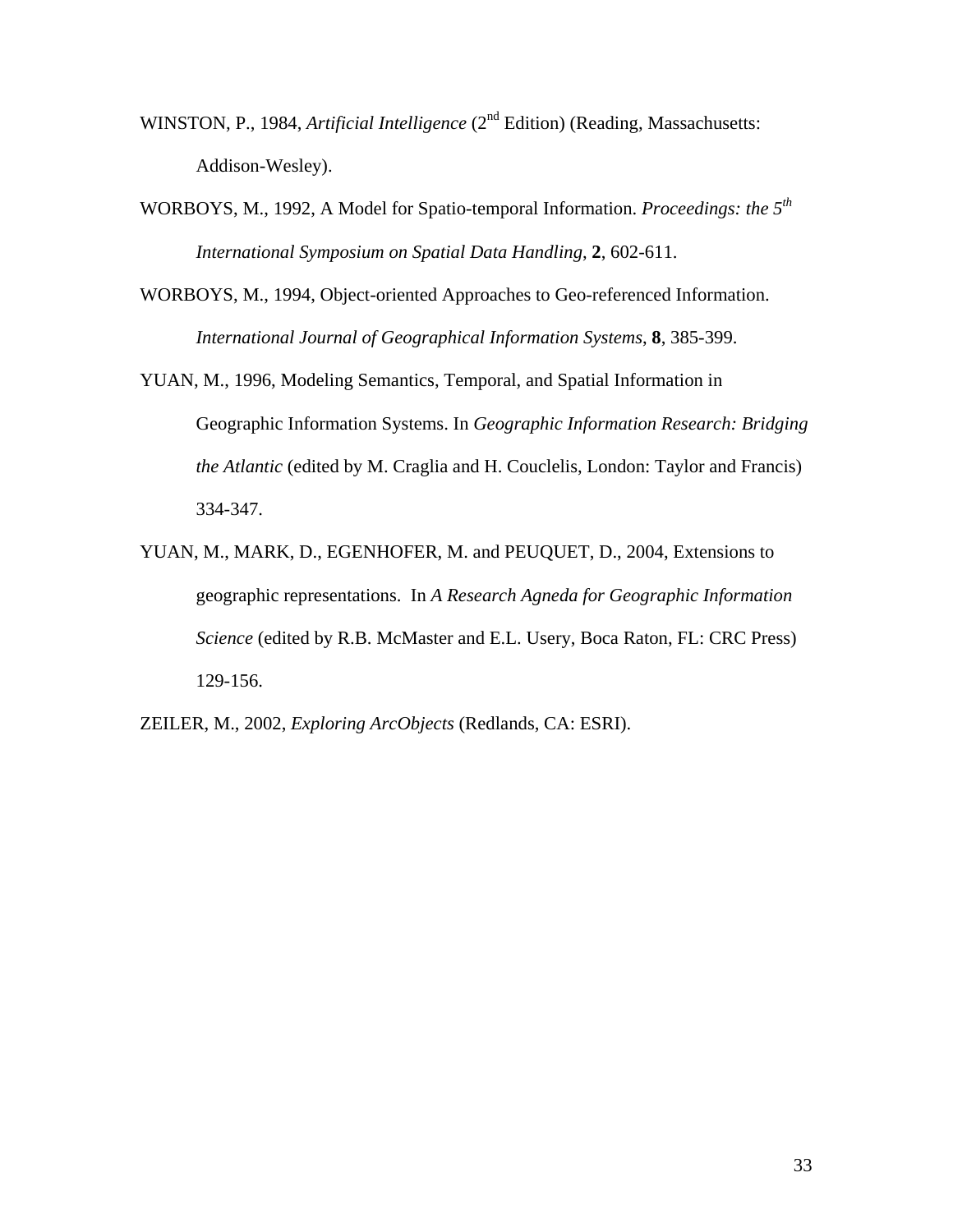| Table 1. Communication modes based on their spatial and temporal constraints. |                            |  |  |  |
|-------------------------------------------------------------------------------|----------------------------|--|--|--|
|                                                                               | (Adapted from Miller 2003) |  |  |  |

| Temporal                 |                    |                             |
|--------------------------|--------------------|-----------------------------|
| <b>Spatial</b>           | <b>Synchronous</b> | <b>Asynchronous</b>         |
| <b>Physical presence</b> | SP                 | AP                          |
|                          | Face to face (F2F) | Post-it <sup>®</sup> notes  |
|                          |                    | Traditional hospital charts |
| Tele-presence            | <b>ST</b>          | AT                          |
|                          | Telephone          | E-mail                      |
|                          | Online chat rooms  | Webpages                    |
|                          | Teleconferencing   |                             |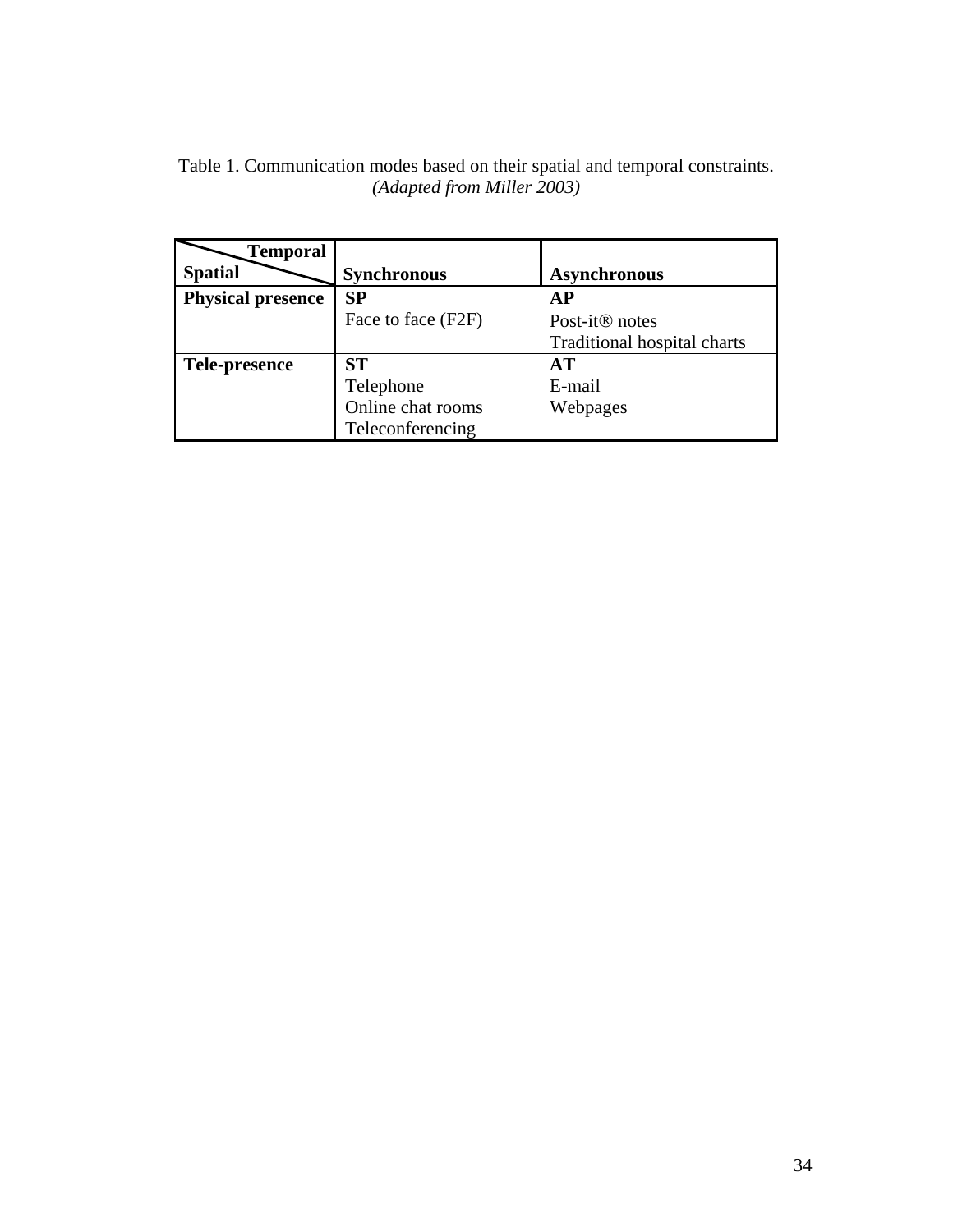### **Figure list:**

Figure 1. Space-time prism and potential path area

Figure 2. Relationships between physical space and virtual space

Figure 3. Adjusted space-time prisms for virtual activities

Figure 4. Spatio-temporal relationships of prisms and potential interactions

Figure 5. Spatio-temporal features in a 3D GIS framework

Figure 6. A 3D GIS representation of a network-based space-time prism

Figure 7. A 3D GIS representation of space-time prisms for virtual activities

Figure 8. A case of space-time prism with constraints on both origin and destination

Figure 9. Space-time life paths and prisms for virtual activities

Figure 10. Spatio-temporal relationship analyses for exploring potential interactions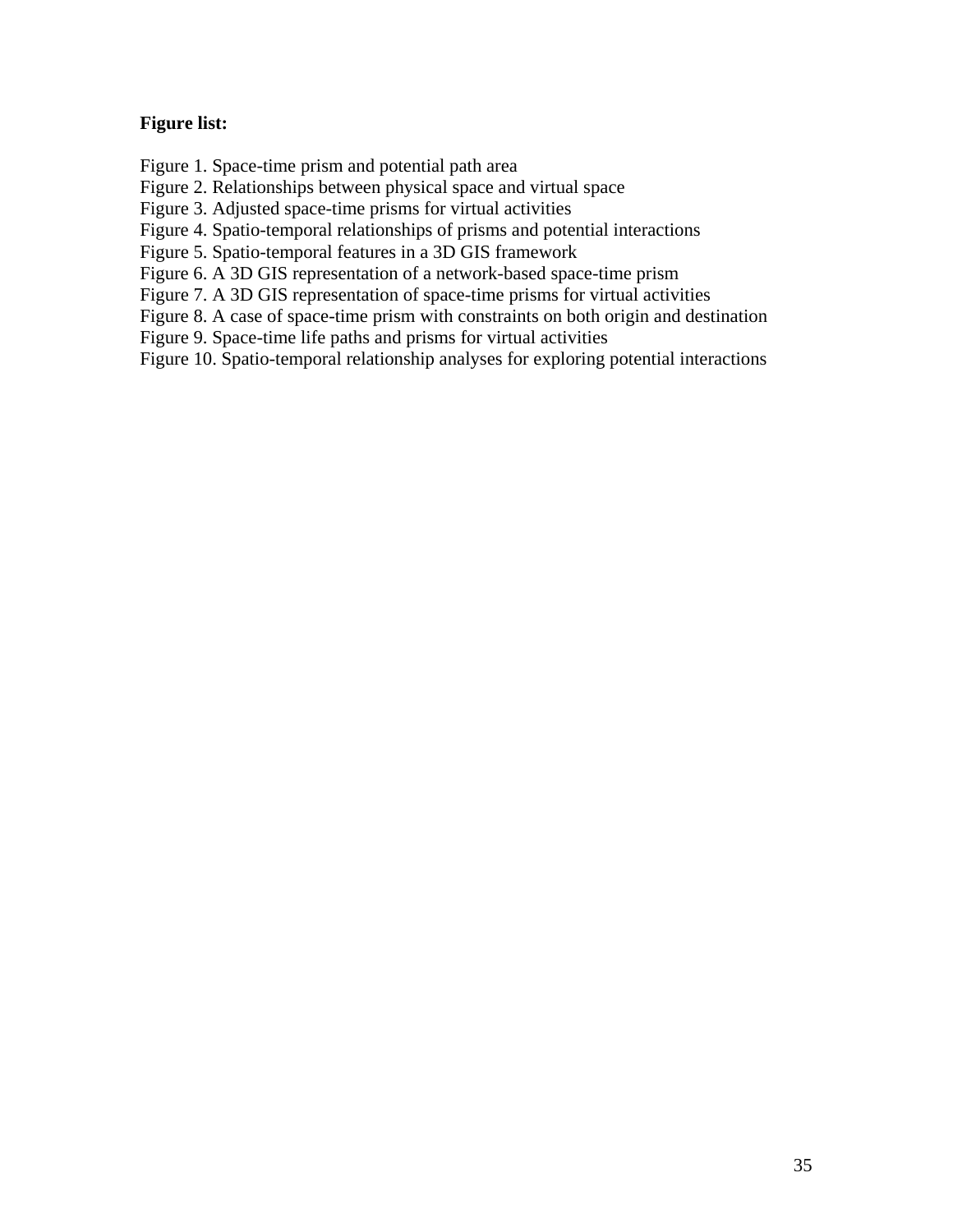

Figure 1. Space-time prism and potential path area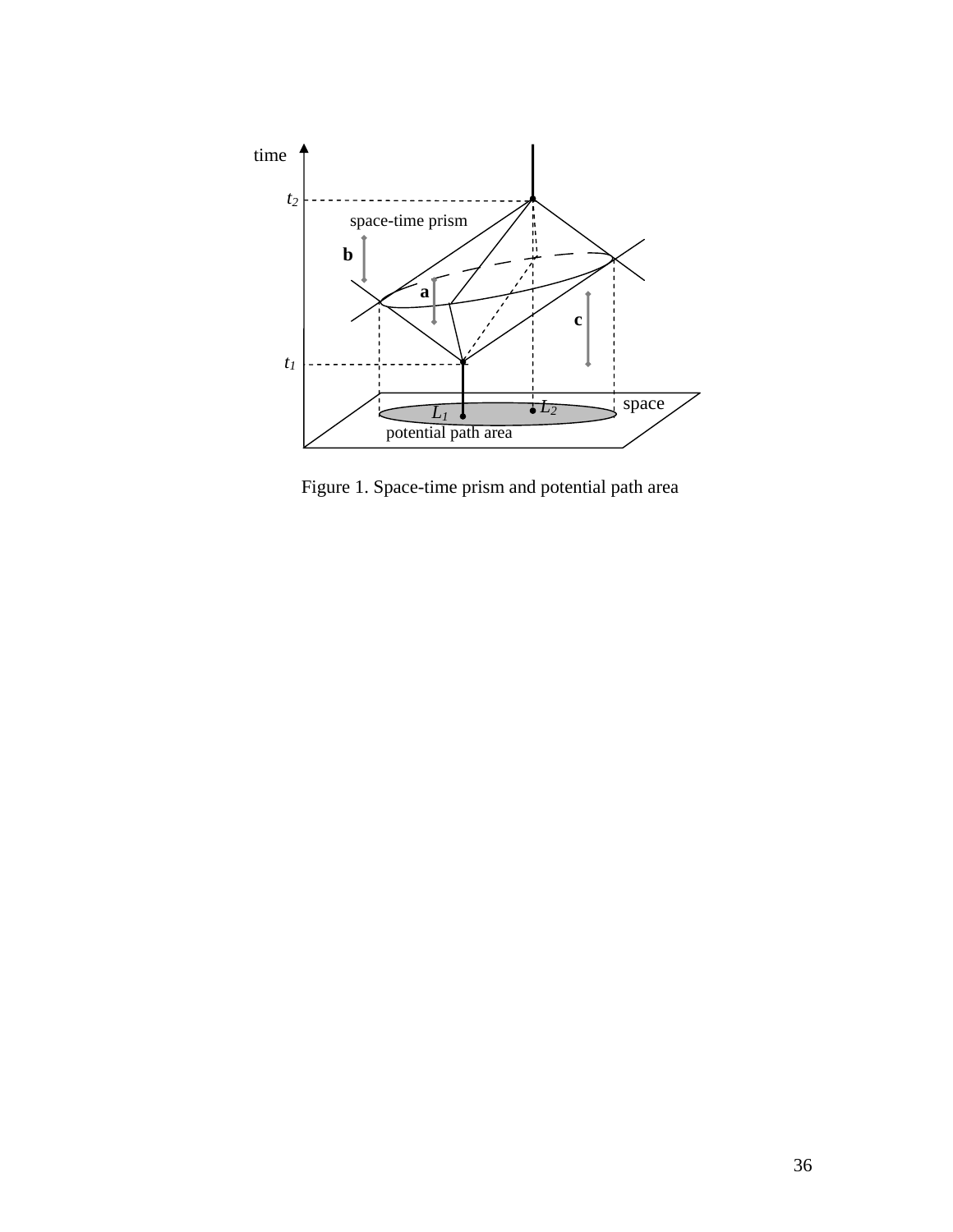| <b>Physical Space</b> | <b>Access Channels</b>   | <b>Virtual Space</b> |  |  |
|-----------------------|--------------------------|----------------------|--|--|
| Navigation mode:      | <b>Intersection</b>      | Navigation mode:     |  |  |
| Transportation        | <b>Information Flows</b> |                      |  |  |

Figure 2. Relationships between physical space and virtual space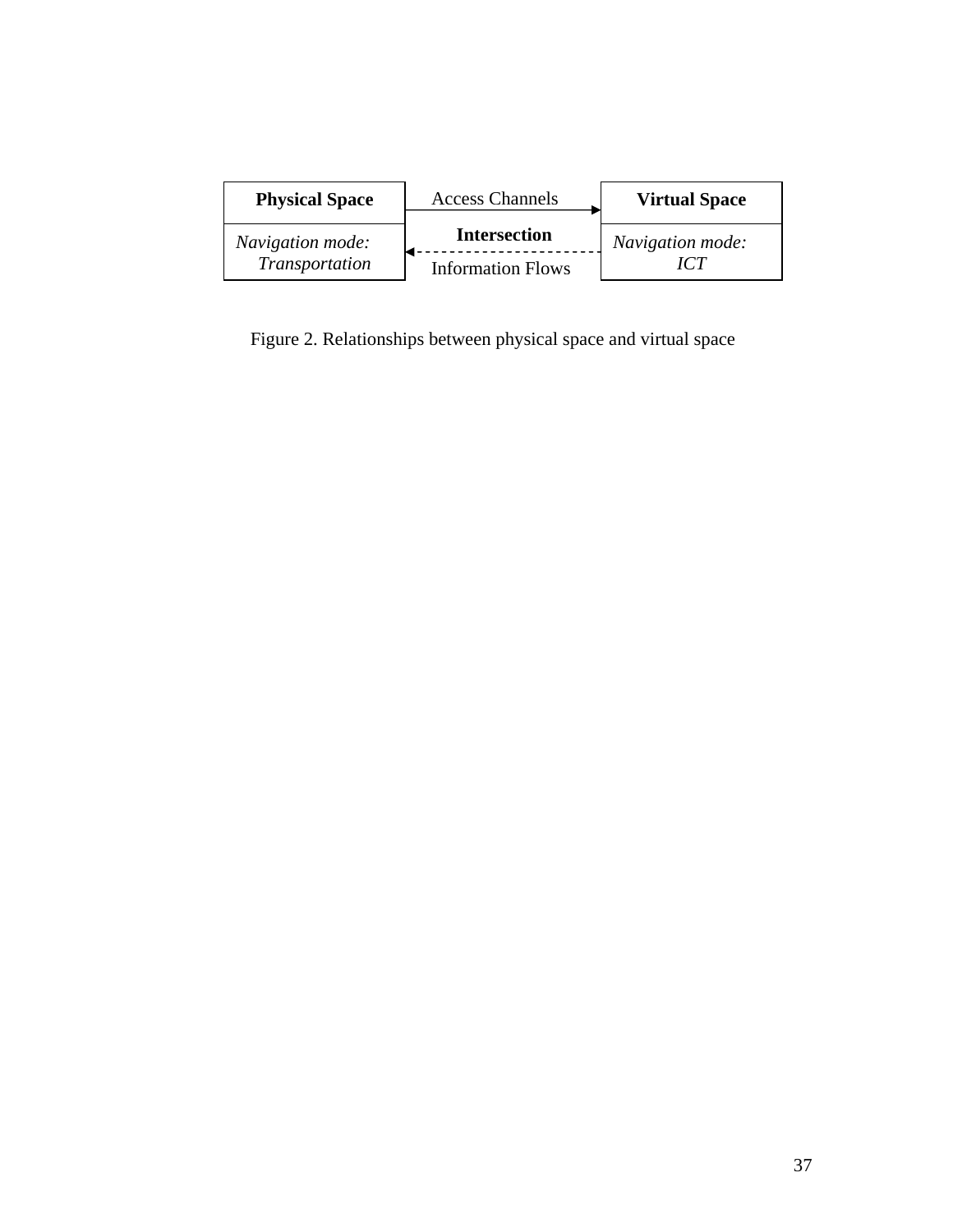

a. Space-time prism for virtual activities with wired access



b. Space-time prism for virtual activities with wireless access

Figure 3. Adjusted space-time prisms for virtual activities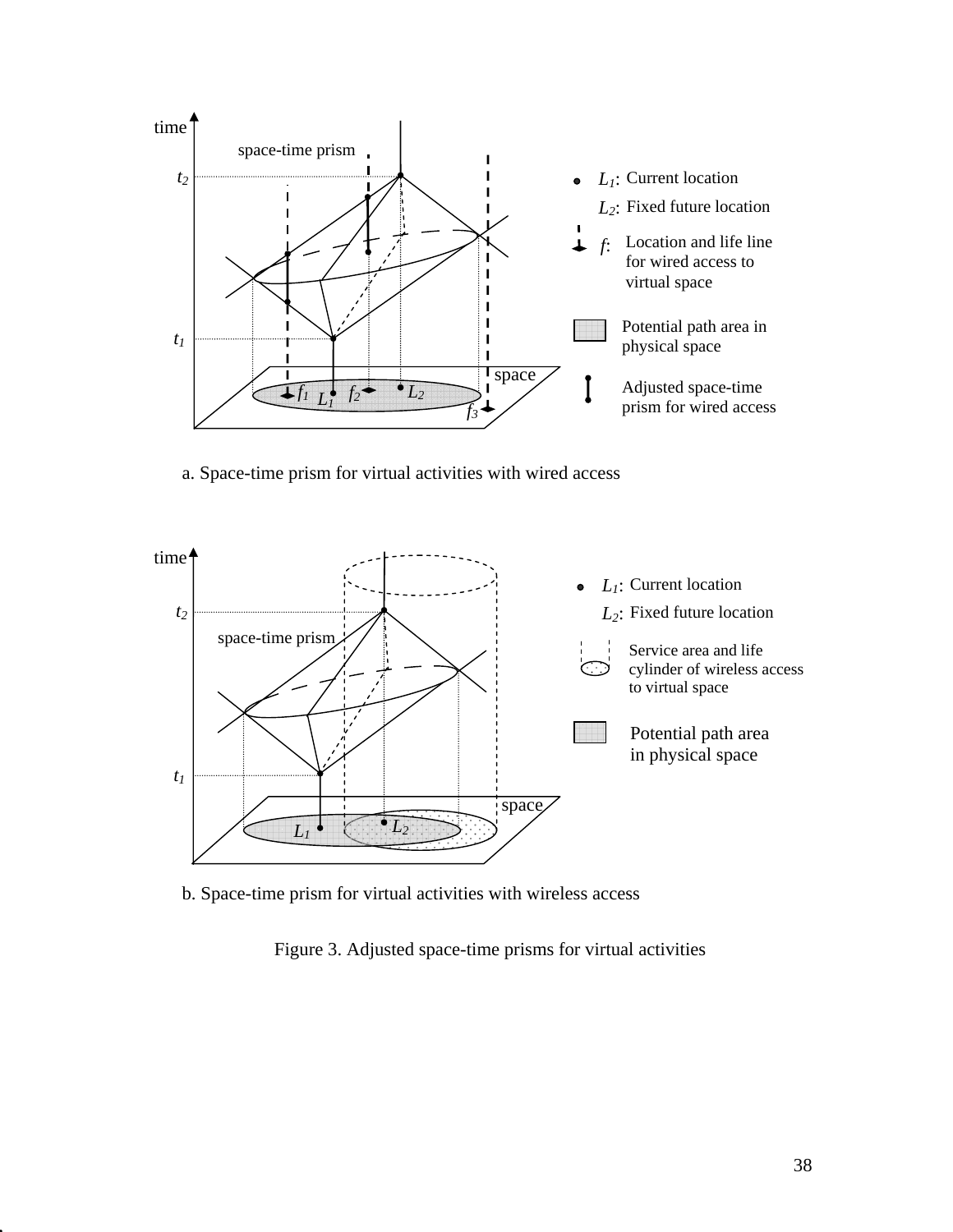

Figure 4. Spatio-temporal relationships of prisms and potential interactions.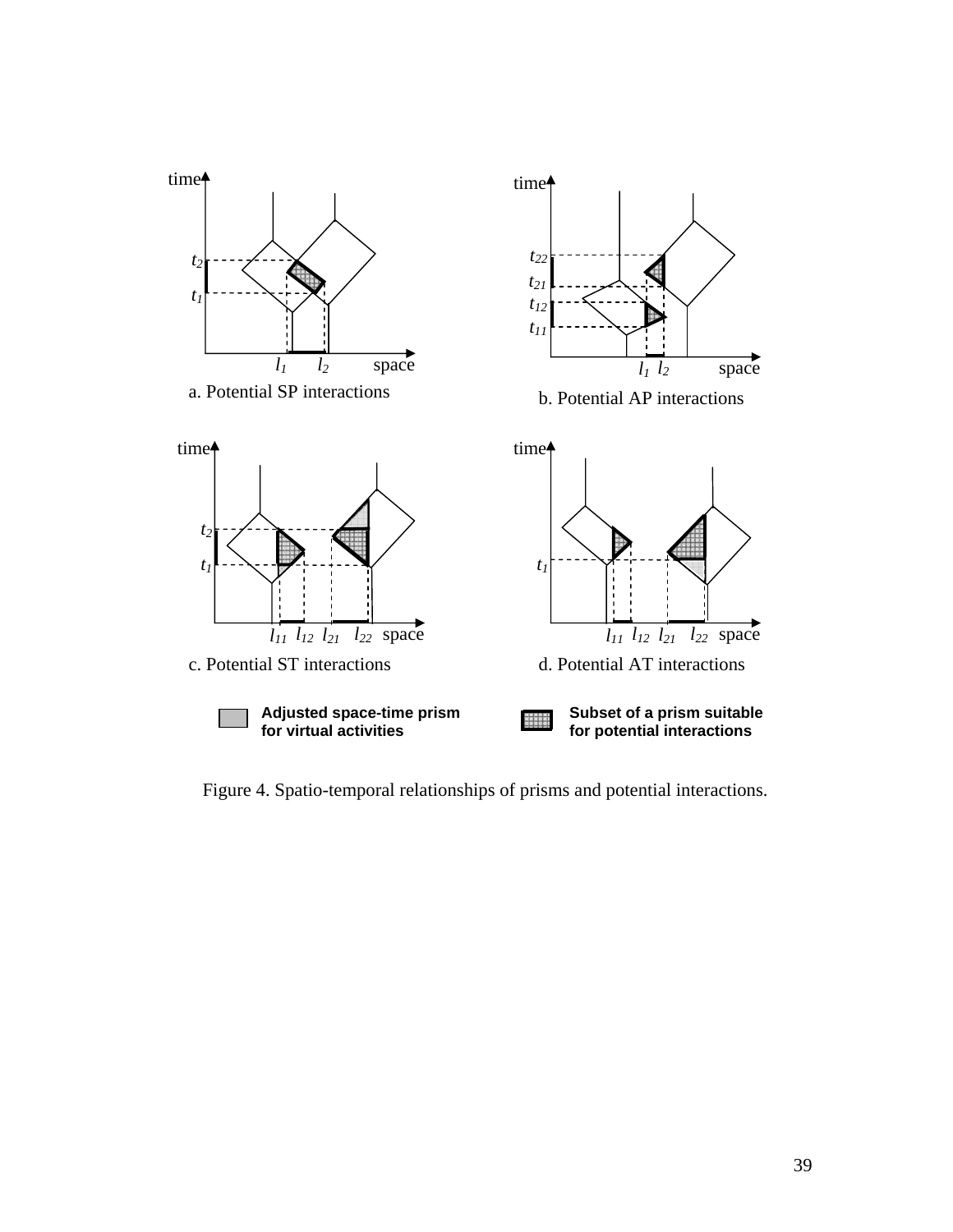

Figure 5. Spatio-temporal features in a 3D GIS framework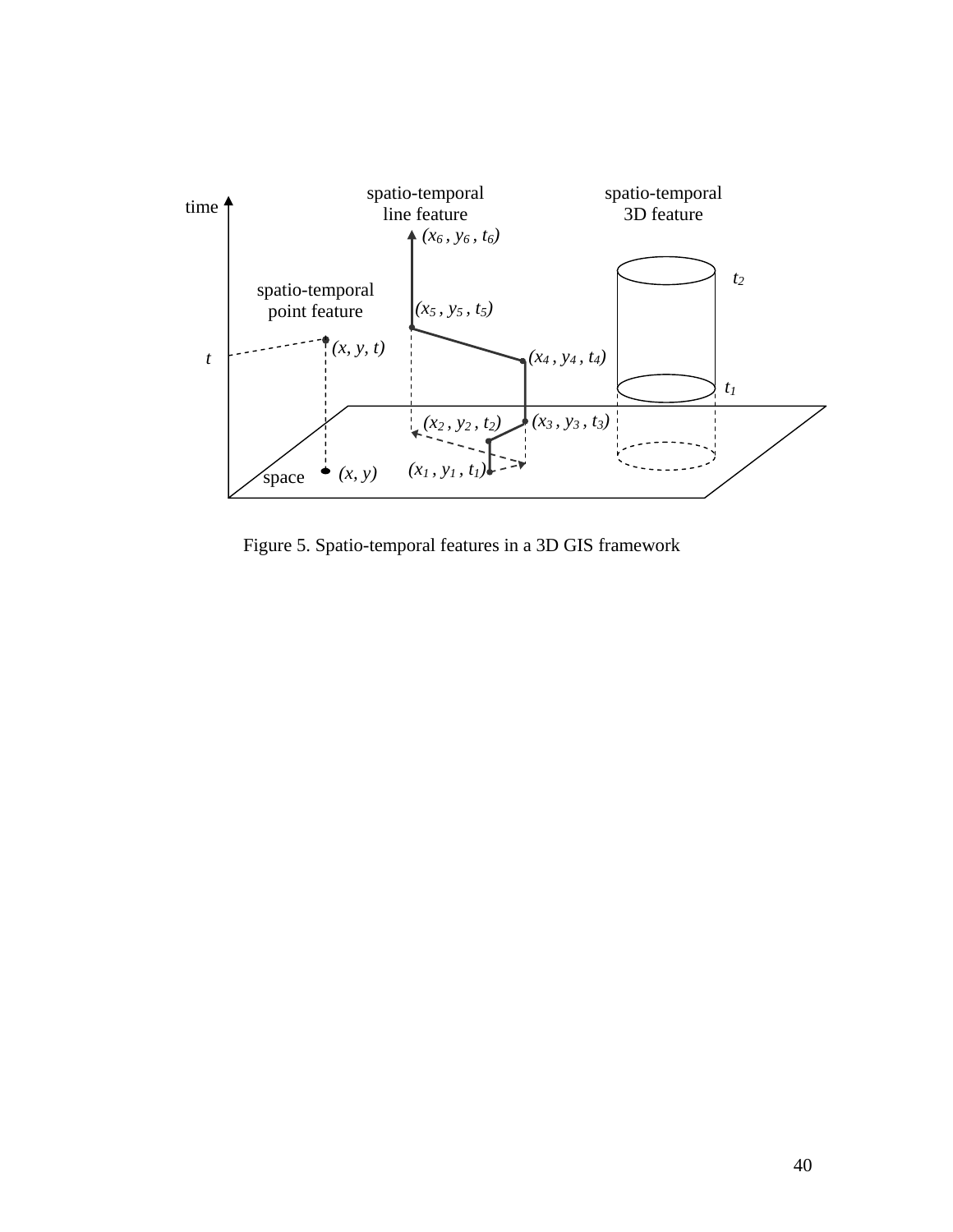

Figure 6. A 3D GIS representation of a network-based space-time prism.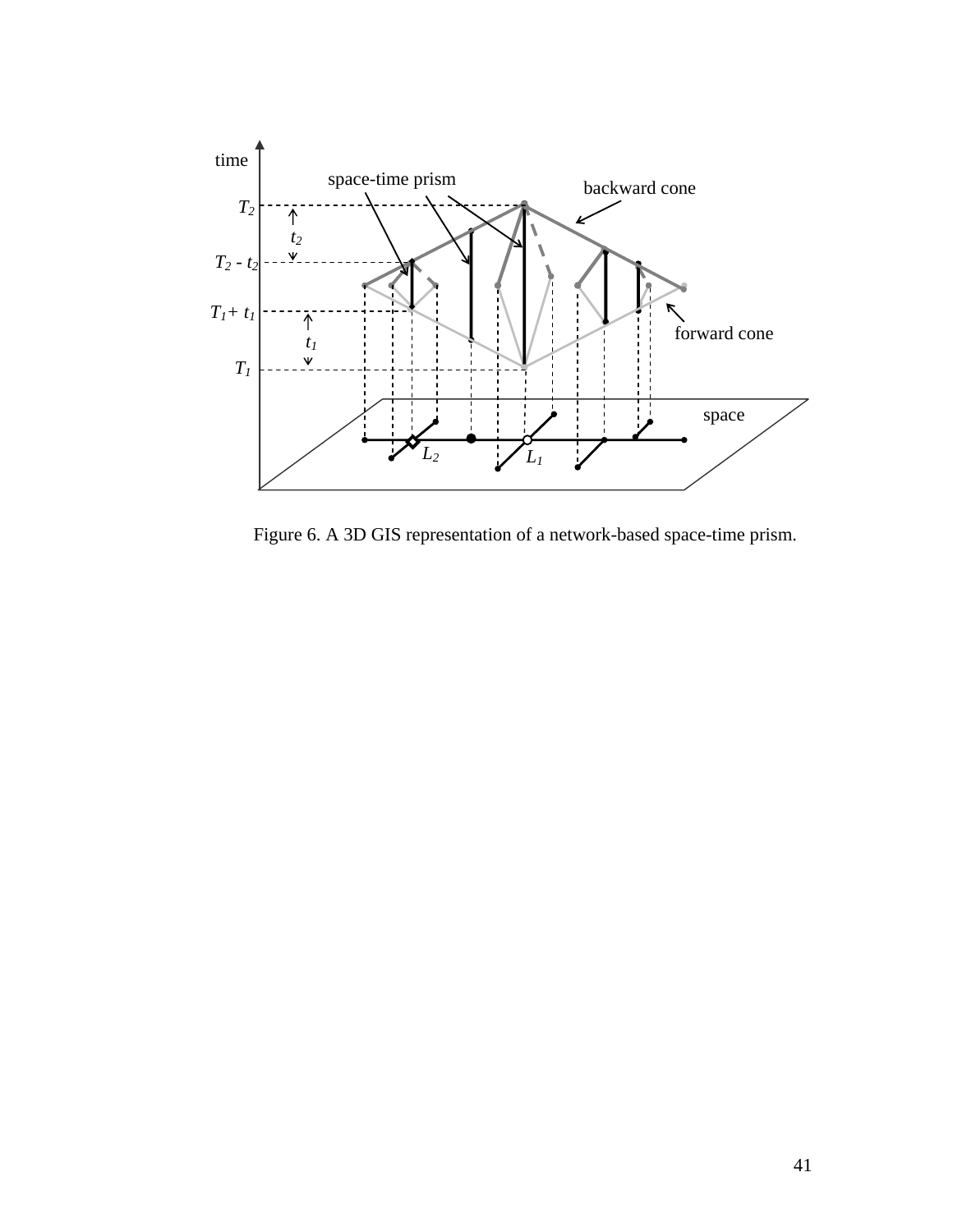

a. Representing space-time life paths for virtual space access channels



b. Intersection space-time life paths with conventional space-time prisms

Figure 7. A 3D GIS representation of space-time prisms for virtual activities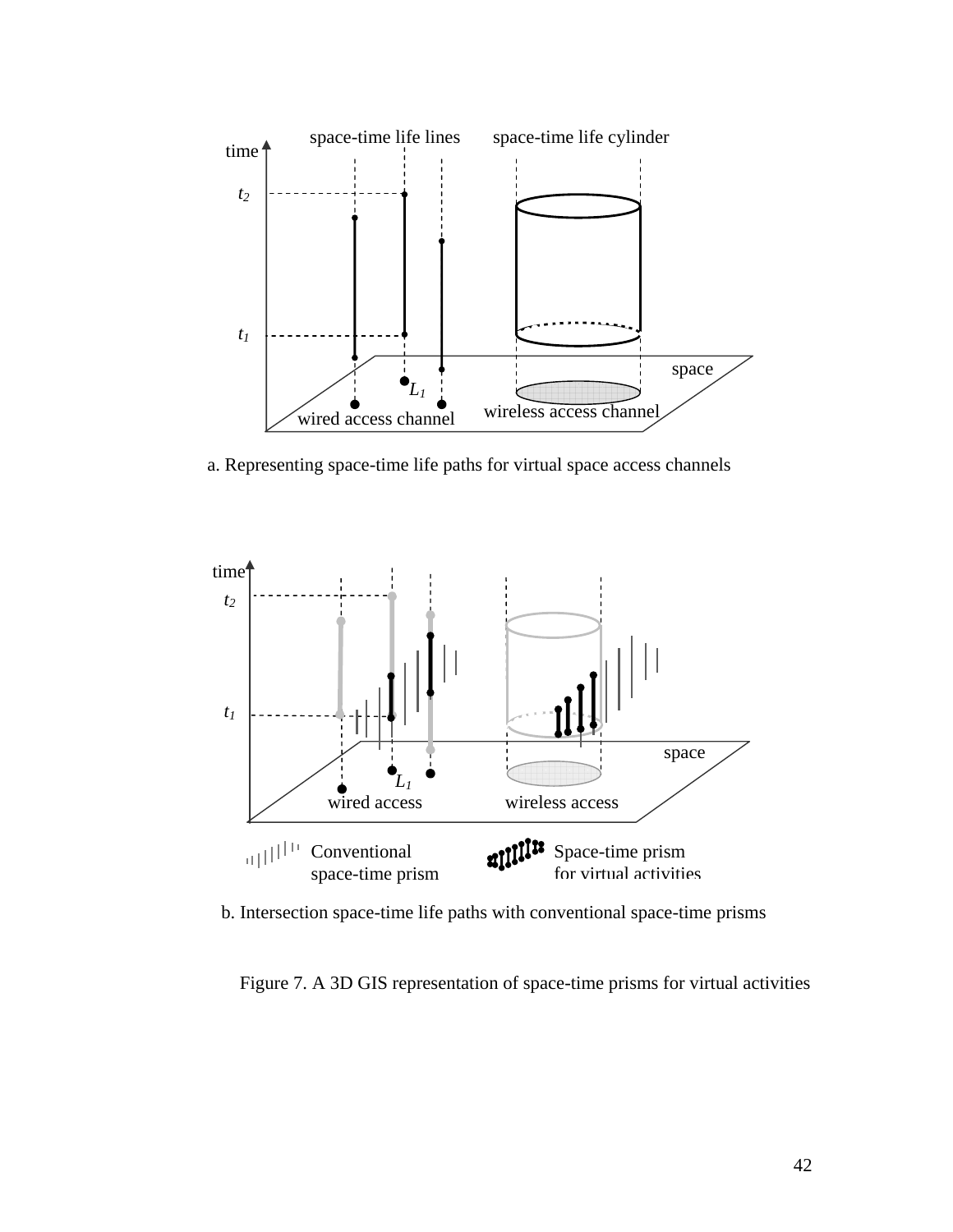

Figure 8. A case of space-time prism with constraints on both origin and destination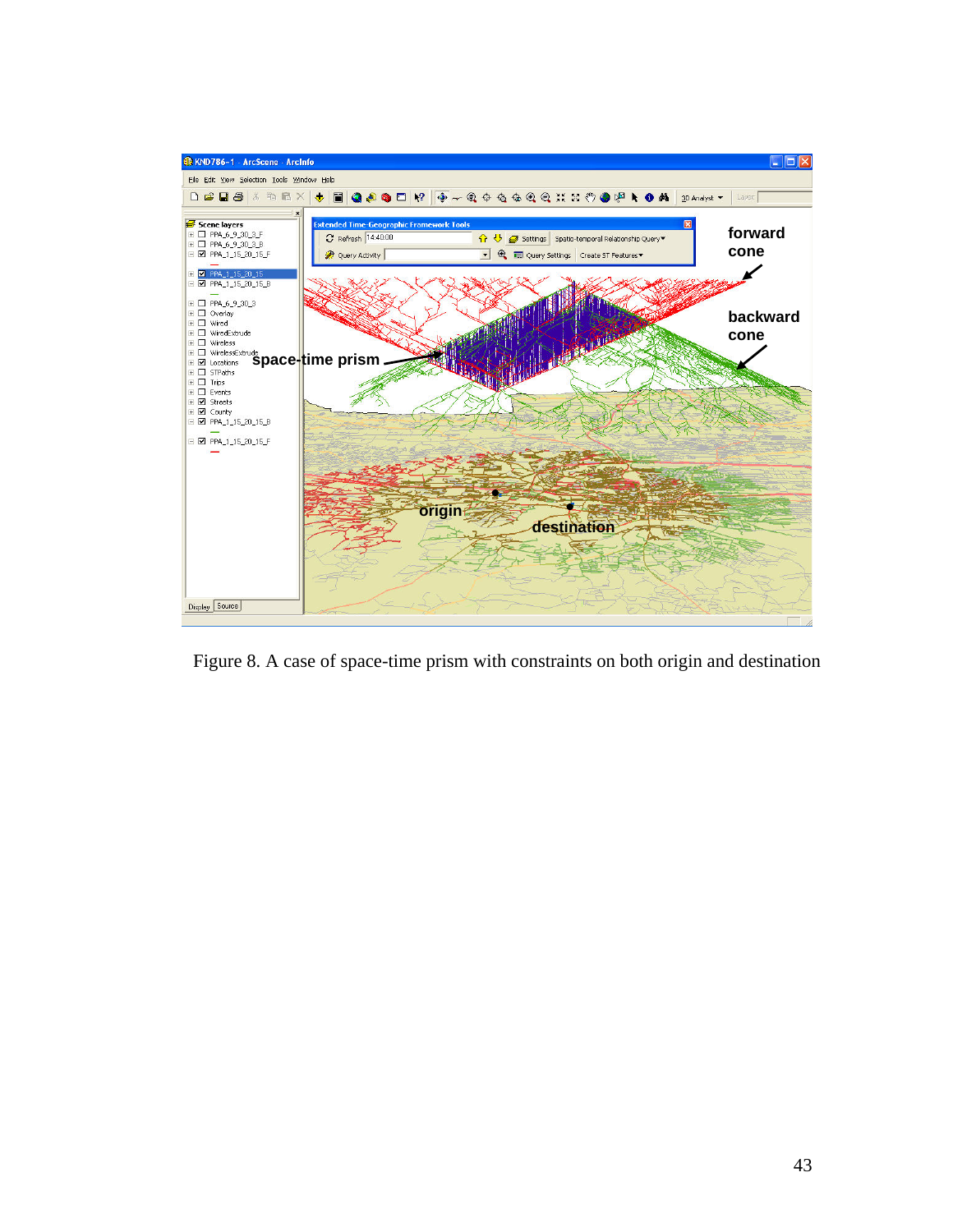

a. Wired and wireless access channels



b. Space-time life lines and cylinders



c. Space-time prisms for virtual activities

Figure 9. Space-time life paths and prisms for virtual activities